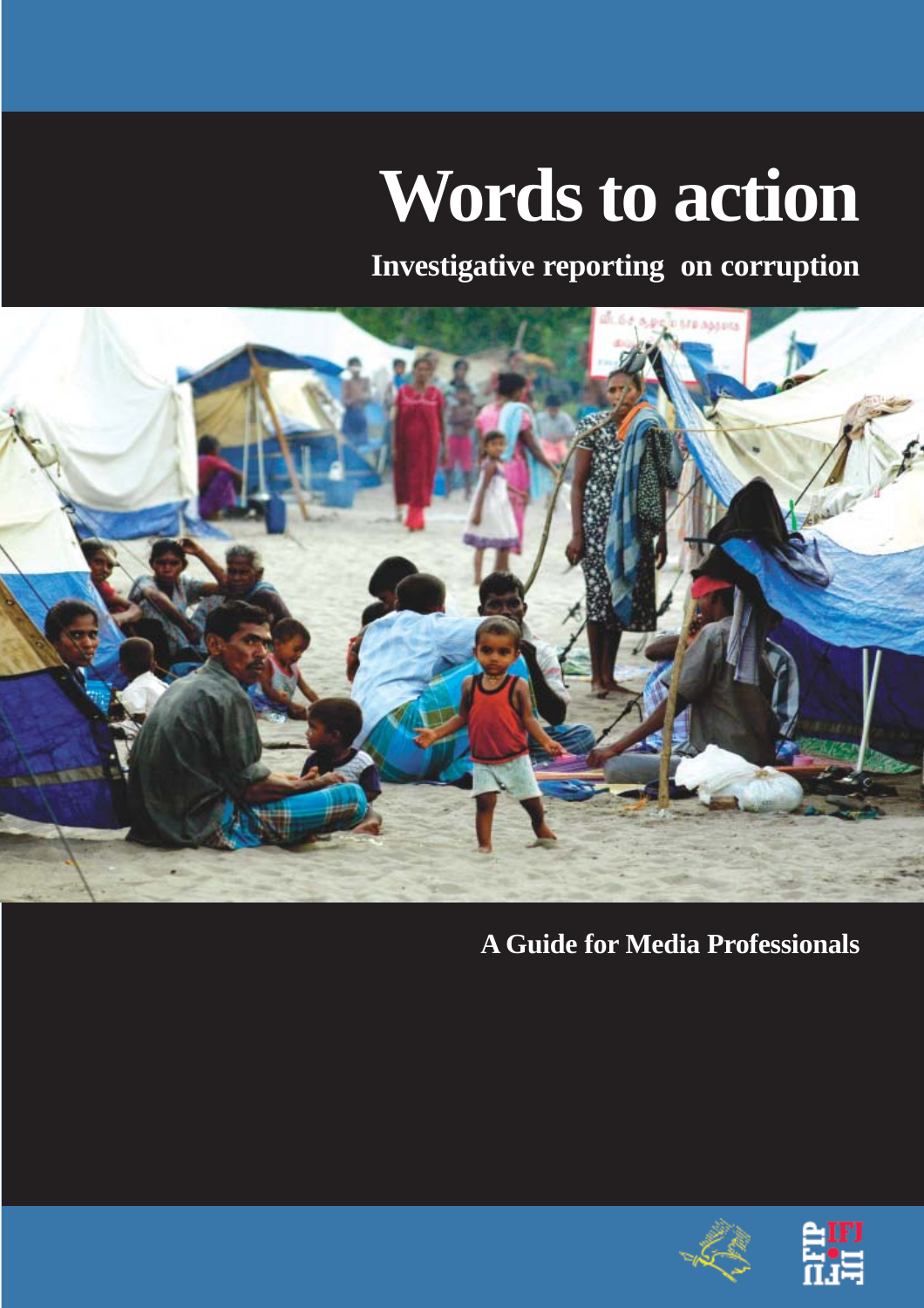### **Free Media Movement (FMM)**

237/22, Wijaya Kumaratunga Mawatha, Colombo 05, Sri Lanka Phone: + 94 777 289289 Email: fmm@sltnet.lk Website: www.freemediasrilanka.org

### **International Federation of Journalists (IFJ)**

### **Asia Pacific Office**

245 Chalmers Street Redfern NSW 2016 Australia Telephone : +61 2 9333 0999 Fax  $: +61293330933$ Email : ifj@ifj-asia.org Website : www.ifj.org

### **USAID-ARD**

| Sri Lanka Anti-Corruption Program |                                       |
|-----------------------------------|---------------------------------------|
| 410/115 Bauddhaloka Mawatha       |                                       |
| Colombo 7, Sri Lanka              |                                       |
| Tel:                              | $: +94$ 11 267 9227 or 8              |
| Fax                               | $: +94$ 11 268 2406                   |
| Email                             | : info@ard-acp.com                    |
| website                           | : www.ard-acp.com                     |
| Authors                           | : Sunanda Deshapriya, Jacqueline Park |
|                                   | & Clare Fletcher                      |
| Cover photo                       | : Buddika Weerasingha                 |
| Computer page setting             | : Sugandhi Manimaran                  |

This handbook is a joint publication of the Free Media Movement (FMM) and the International Federation of Journalists (IFJ). It is the result of a Corruption Investigative Reporting (CIR) training program implemented by FMM and IFJ in Sri Lanka. The program was part of a wider anti-corruption campaign supported by USAID-ARD.

Publications of the Transparency International, UNESCO and World Bank helped in creating this handbook. Any direct excerpt has been acknowledged.

This handbook is published with the support of USAID. Contents of this handbook are the responsibility of FMM and IFJ and do not necessarily represent ideas and opinions of USAID. The grant to publish this handbook was made available through ARD, INC.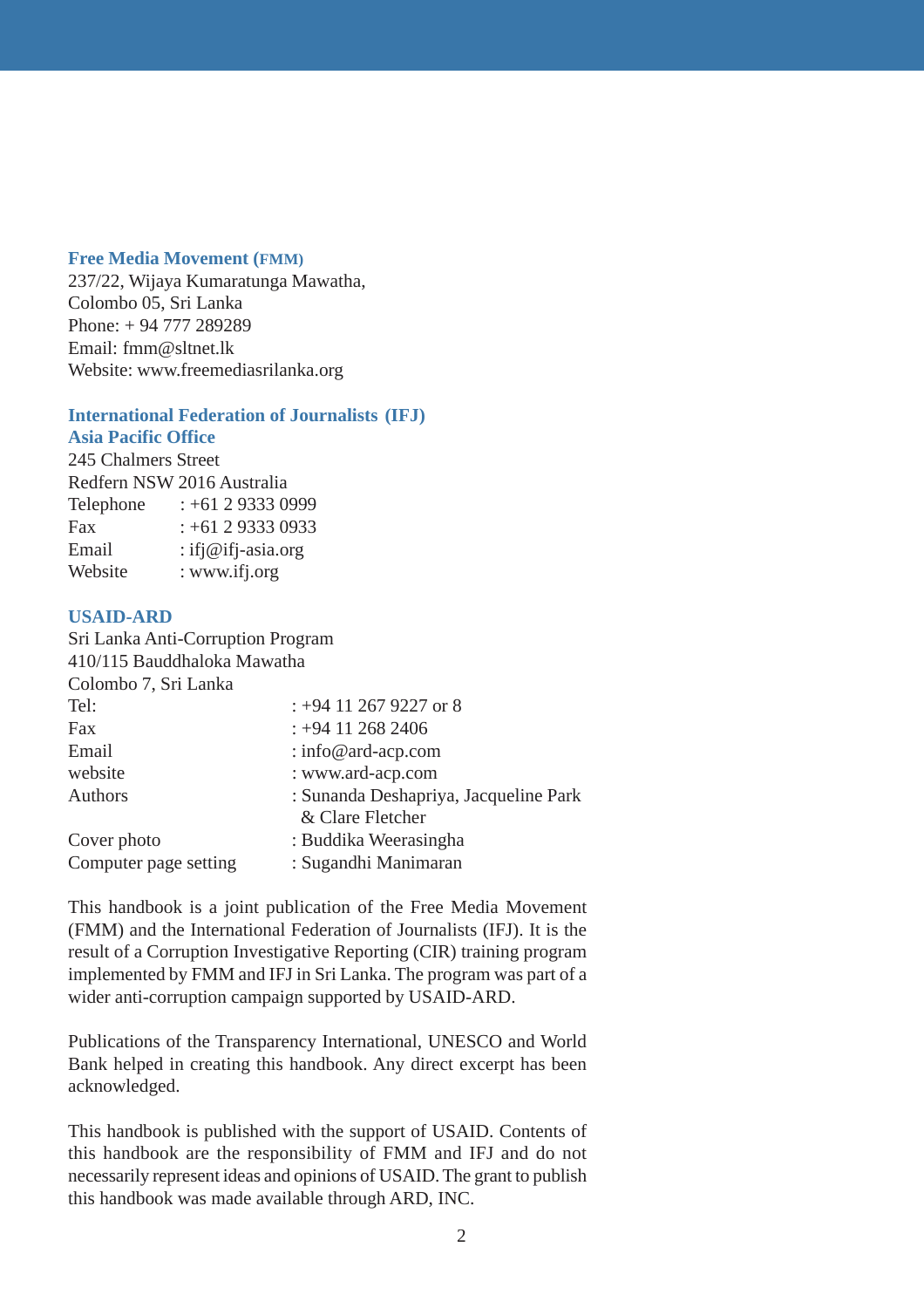### **Contents**









| 1. |  |
|----|--|
| 2. |  |
| 3. |  |
| 4. |  |
| 5. |  |
| 6. |  |
| 7. |  |
| 8. |  |
| 9. |  |
|    |  |
|    |  |
|    |  |
|    |  |
|    |  |
|    |  |
|    |  |
|    |  |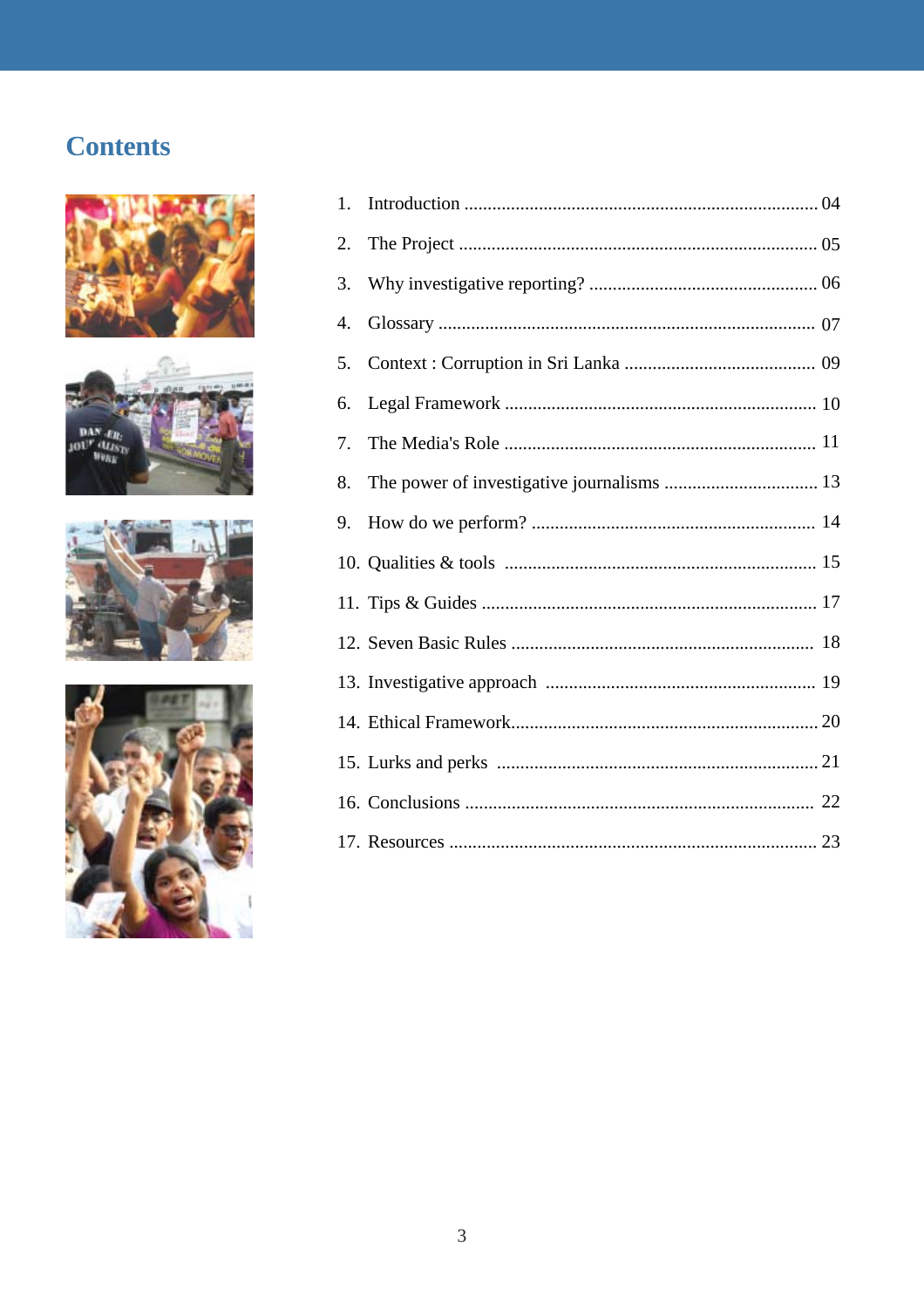### **Introduction**

Corruption is like a disease, infecting a country when it is weak. Left to run unchecked, this disease can spread and grow in the country's vital organs – its institutions – sickening the rest of the body until it is crippled.

The media plays a vital role in keeping corruption in check. It can play a key role in treating a country afflicted with corruption. Often referred to as the Fourth Estate – after the government, the lawmakers and the judiciary – the media is a vital link between a country's authorities and its people and in important check on power.

In the wake of the tsunami of December 26, 2004, Sri Lanka was weak. The tsunami had claimed 30,000 lives and left behind hundreds of thousands of refugees. A whole

society was traumatised, and the world looked on in shock.

The devastation prompted a kinder wave, one of humanitarian assistance: resources for rehabilitation and development assistance came from all parts of the world. But in an unstable society, large sums of money can bring problems, and soon allegations and accusations emerged that the aid money had not been properly utilised.

 $\bullet$ 

The 2006 Transparency International *Corruption Perception Index* saw Sri Lanka's corruption ranking slide. Sri Lanka was once the best performing country in the South Asian sub-continent, but for the first time it now ranks below India. Transparency International says this is a warning sign that action is needed to stop corruption.

### **How to use this book**

The media is critical to the investigation and exposure of corruption. This is especially true in preventing corruption in relation to tsunami rehabilitation and reconstruction.

In this handbook we aim to define the issues of corruption, put them into the context of Sri Lanka, and explore the media's role in exposing corruption and encouraging accountability.

We present and analyse the findings of our research into CIR in the Sri Lankan media – the experiences of Sri Lankan reporters, how they perceive their role and responsibility when it comes to corruption.

We define investigative journalism and explore the qualities, skills and tools that make a good investigative reporter. Case studies are integrated into the handbook to help illustrate corruption and CIR in action.

This handbook is intended as a practical reference. Many journalists are already practicing the basic skills of investigative reporting, and this book aims to direct them to focus and strengthen those skills.

Resources and links to more information and possible sources for investigative sources are listed, while discussion points are provided to stimulate discussion on best practice of CIR.

These discussion points could form the basis for debate and idea-sharing within a newsroom, or indeed a focus for reflection for individual journalists.

Above all, this handbook aims to empower Sri Lankan journalists with the knowledge of the media's integral role in exposing and fighting corruption. By working together, encouraging best practice and ethical reporting for the good of Sri Lankan society, the media is the one institution that can potentially hold Sri Lanka's authorities accountable to the people they should be serving.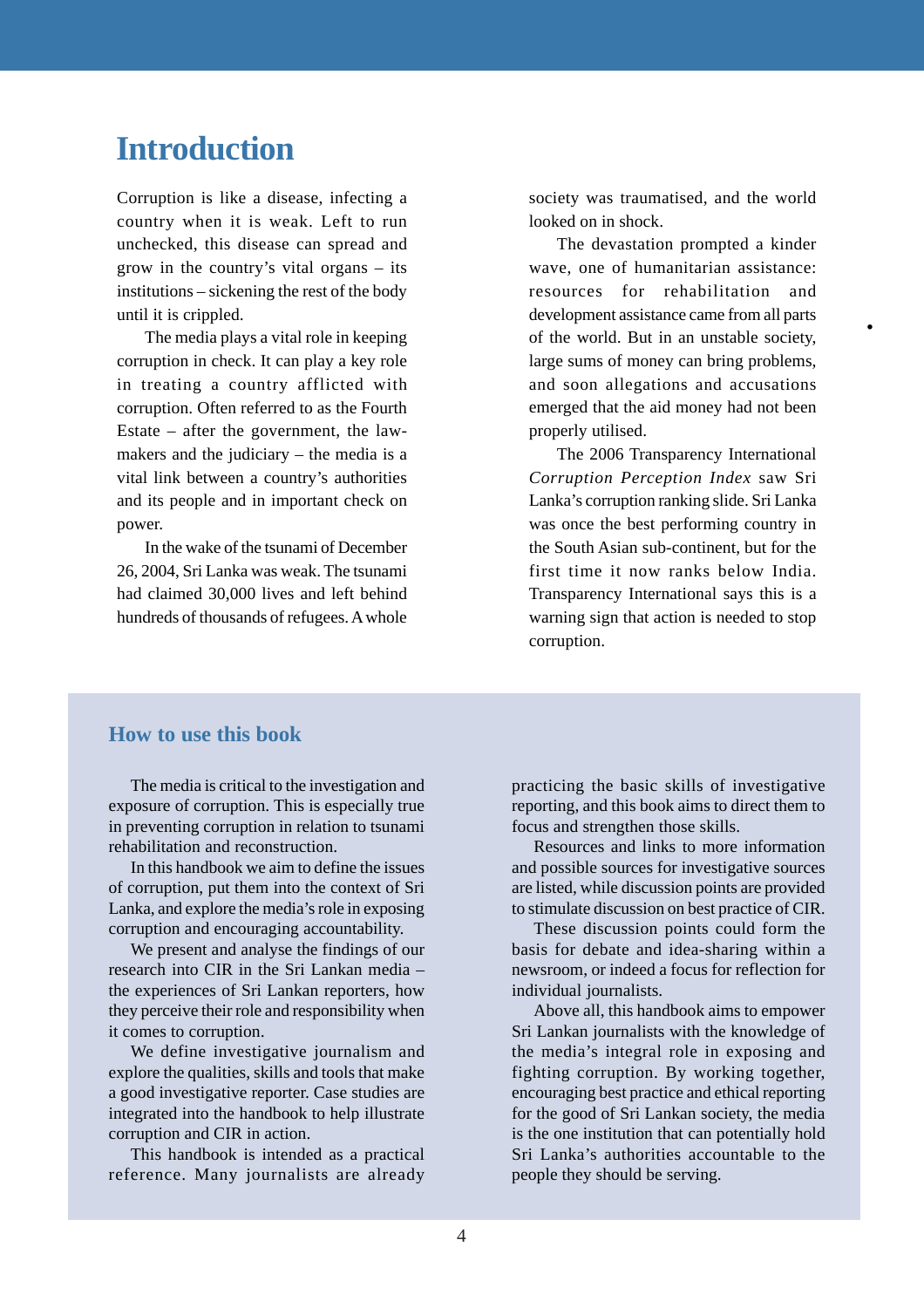### **The Project**



*Sri Lanka anti-corruption programe is a collective effort of civil society*

This handbook is the outcome of a training program conducted jointly by the Free Media Movement (FMM) and the International Federation of Journalists (IFJ) for journalists in Sri Lanka. Focusing on Corruption and Investigative Reporting (CIR), the program aims to create a culture or watchdog journalism in Sri Lanka .

Through a holistic approach including research, training, field work and roundtable discussions with editors, the project aimed to create a corps of investigative journalists able to investigate, assess and report on corruption generally and particularly the tsunami reconstruction effort. By training Sri Lankan journalists in the skills of investigative journalism, we hope to build a dialogue between media, tsunami reconstruction agencies and civil society organisations, to promote accountability and transparency.

The program was conducted from October 2006 to July 2007.

First 106 journalists were consulted for a survey on investigative journalism on corruption and fraud. The survey looked into the attitudes of journalists and the status of investigative journalism in Sri Lanka on corruption and fraud and sought to identify obstacles to good journalism. The survey results are discussed in Chapter 5.

The program was conducted for journalists from those areas most affected by the tsunami. Initially, about 125 journalists were accepted for the two-day training program. Then a oneday refresher training program was held for the same journalists. In the interim, the journalists were motivated to write reports and articles on tsunami rehabilitation and reconstruction.

The IFJ trained 12 experienced journalists as trainers to conduct the two-day training program. The refresher course,

that both reviewed the training program and the journalists' investigative reporting experience, was led by the IFJ.

Additionally, 24 full-time journalists from different media organisations were inducted for a five-day field-reporting training program. They were also provided with two-day training programs at intervals. Field training also provided opportunities for investigative journalism on corruption and fraud. Comments and observations by journalists who participated in these training programs were given due consideration in compiling this booklet.

The last phase of the training was a round-table discussion with editors. This discussion on investigative journalism focusing on corruption and fraud was attended by 15 editors. Comments and observations these editors made at the discussion are also included in this handbook.

This program envisions a network among journalists interested in investigating corruption and fraud to facilitate a discussion that would help improve their perceptions.

Another long-term output of this program would be maintaining a website exclusively on corruption and fraud. We expect this to be a success as journalists become more fluent in IT and internet access improves. This is expected to be further expanded with information from the website fed into an emailing list.

Although the IFJ and the FMM were responsible for this program, the five leading media organisations assisted with implementation: Sri Lanka Working Journalists' Association (SLWJA), Federation of Media Employees' Trade Unions (FMETU), Sri Lanka Muslim Media Forum (SLMMF), Sri Lanka Tamil Journalists' Alliance (SLTJA) and the FMM.

Material for the program was developed in the three languages used in the country. The importance of investigative journalism on corruption and fraud cannot be emphasised enough. Yet, there is much room for improvement with the current low levels of CIR in the Sri Lankan media. We need to encourage journalists to understand their role in the fight against corruption, and encourage their employers to provide the resources and support necessary for CIR. We believe this handbook will add to such promotion of investigative journalism.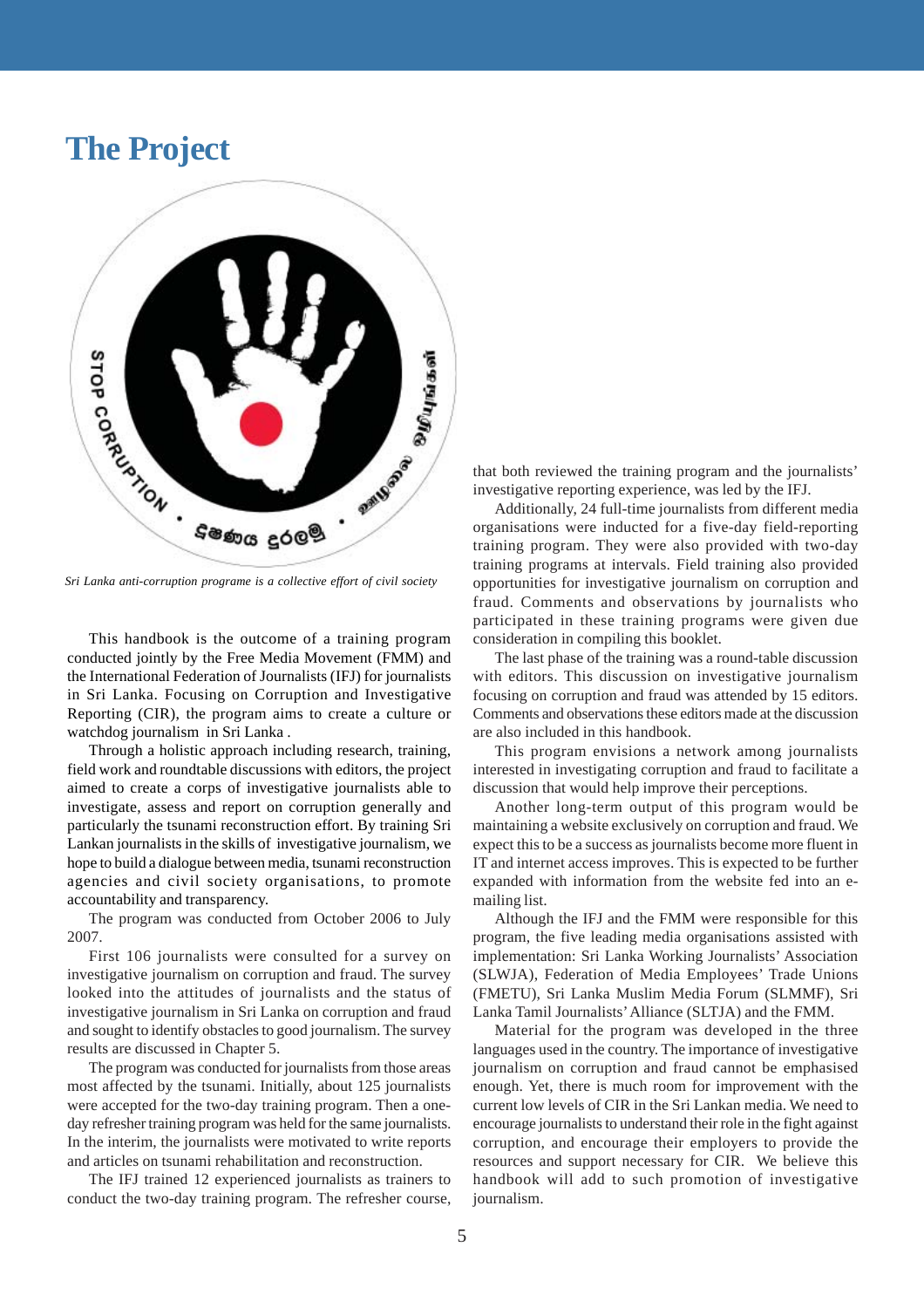### **Why investigative reporting?**

![](_page_5_Picture_1.jpeg)

*corruption violates proples' rights. Does this voice reflect in media loudly?*

*The role of the media is critical in promoting good governance and controlling corruption. It not only raises public awareness about corruption, its causes, consequences and possible remedies but also investigates and reports incidences of corruption. The effectiveness of the media, in turn, depends on access to information and freedom of expression, as well as a professional and ethical cadre of investigative journalists.*

If corruption is the disease, investigative reporting can be seen as the treatment. It is an expensive treatment, one that takes time to work, and it requires a high level of skill from those who administer it.

*The role of the media is critical in promoting good governance and controlling corruption.*

*It not only raises public awareness about corruption, its causes, consequences and possible remedies but also investigates and reports incidences of corruption.*

*The effectiveness of the media, in turn, depends on access to information and freedom of expression, as well as a professional and ethical cadre of investigative journalists.*

-Rick Stapenhurst in "The Media's role in curbing corruption" for the International Bank for Reconstruction and Development

At best, journalism not only exposes corruption and flaws in the system, but can be instrumental in resolving them. By illuminating all sides to an issue and tracking its development, the media can help a society understand corruption and its causes, and encourage them to seek solutions.

First of all, this requires identification of common as well as special instances of corruption and fraud in society. Such a media practice provides opportunities in finding the ranking of our country in corruption and fraud in a global context and reasons for such ranking, why corruption and fraud take place in a significant way, especially in poor countries, and also to understand what special reasons there are in Sri Lanka for the increase in corruption and fraud.

The media must understand the legal framework for countering corruption and fraud in Sri Lanka. Understanding the structures and policies in question facilitates advocacy against corruption and fraud.

Equally important is the ethical framework in which the media must operate. Journalists are just as susceptible to corruption and fraud as others in society; but by being educated about what constitutes corruption, journalists can be alert to the warning signs.

Good investigative reporting does not come easy or cheap, but it is invaluable for a healthy society.

*With the advent of the Web and the blogosphere, rumours and misinformation have run rampant. Simultaneously, officialdom has grown more secretive, public relations and media manipulation have become more sophisticated, and the free press has suffered ever more relentless attacks by governments and corporations that don't want the public to know what they've been up to.*

*But good investigative reporting cuts through those rumours, misinformation and manipulative practices. Investigative reporting rips through veils of lies that hide corruption, incompetence and injustice. It reveals dangers that governments and businesses should disclose, but fail to do. It provides accurate, useable information that ordinary people can use to protect themselves.*

 (Brant Houston is Executive Director of Investigative Reporters and Editors. www.ire.org.)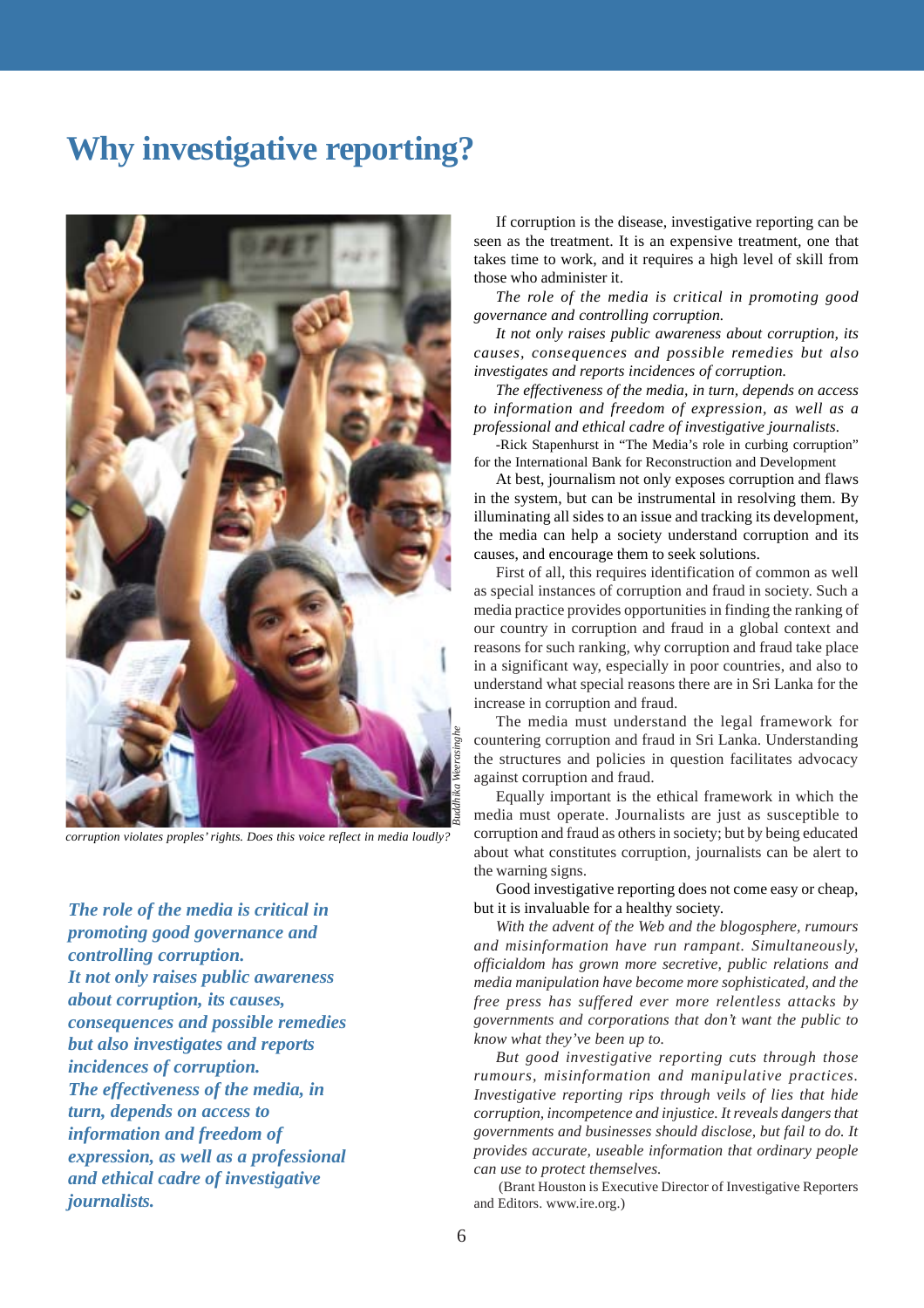### **Glossary**

### **Defining corruption and fraud**

![](_page_6_Picture_2.jpeg)

- Corruption: where a person, who should act with integrity, is guilty of dishonesty by accepting some form of bribe.
- " A person who is entrusted with a public or a private duty or obligation, to solicit any kind of inducement in whatever way other than what he/ she is entitled to, in order to discharge such duty or obligation."
- "Corruption takes place where people abuse their power for their own benefits, but not for what they have been obliged to do according to rules."
- "Public office used for private gain causes loss to the government and to the public."
- "Abuse of power by persons holding authority."
- "Willingness to do unlawful things for personal gain."
- "Inducement to do wrong things succumbing to such inducement."
- "Expecting rewards for doing one's duty."
- "The behaviour of somebody violating the rule or other's rights."Combating Corruption: A Training Manual

#### **"GRAND" AND "PETTY" CORRUPTION**

Grand corruption pervades the highest levels of a national government, leading to a broad erosion of confidence in good governance, the rule of law and economic stability. Petty corruption can involve the exchange of very small amounts of money, the granting of minor favours by those seeking preferential treatment or the employment of friends and relatives in minor positions. The most critical difference between grand corruption and petty corruption is that the former involves the distortion or corruption of the central functions of the government, while the latter develops and exists within the context of established governance and social frameworks.

### **"ACTIVE" AND "PASSIVE" CORRUPTION**

In discussions of transactional offences such as bribery, "active bribery" usually refers to the offering or paying of the bribe, while "passive bribery" refers to the receiving of the bribe.

#### **BRIBERY**

Bribery is the bestowing of a benefit in order to unduly influence an action or decision. It can be initiated by a person who seeks or solicits bribes or by a person who offers and then pays bribes. Bribery is probably the most common form of corruption known. The "benefit" in bribery can be virtually any inducement: money and valuables, company shares, inside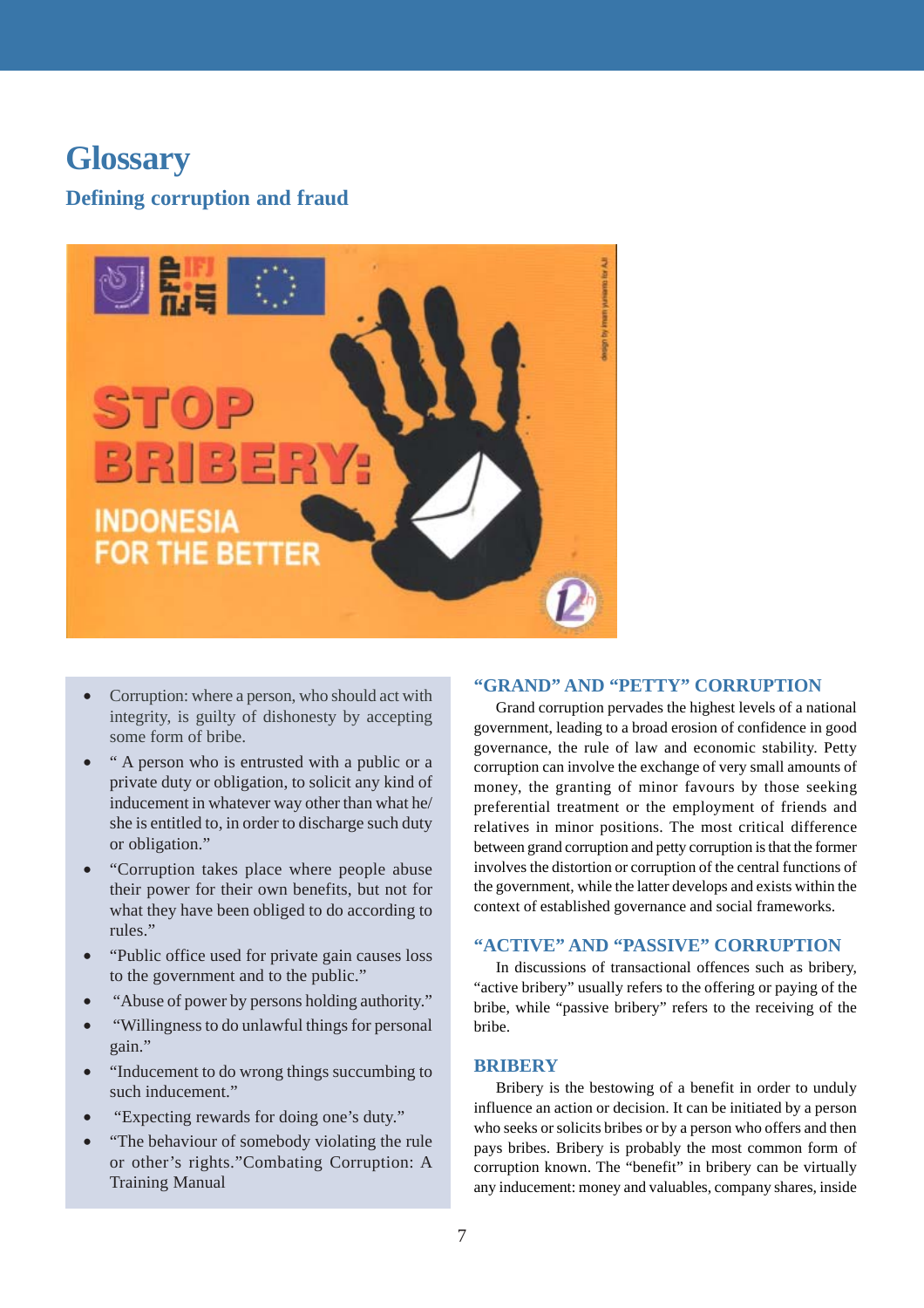information, sexual or other favours, entertainment, employment or, indeed, the mere promise of incentives.

### **EMBEZZLEMENT, THEFT AND FRAUD**

In the context of corruption, embezzlement, theft and fraud all involve the taking or conversion of money, property or valuable items by an individual who is not entitled to them but, by virtue of his or her position or employment, has access to them. Fraud, however, consists of the use of false or misleading information to induce the owner of the property to relinquish it voluntarily. "Theft," per se, goes far beyond the scope of corruption, including the taking of any property by a person with no right to it. Elements of fraud are more complex. Officials may create artificial expenses; "ghost workers" may be added to payrolls or false bills submitted for goods, services or travel expenses.

#### **EXTORTION**

Whereas bribery involves the use of payments or other positive incentives, extortion relies on coercion, such as the use or threat of violence or the exposure of damaging information, to induce cooperation. As with other forms of corruption, the "victim" can be the public interest or individuals adversely affected by a corrupt act or decision.

#### **ABUSE OF DISCRETION**

In some cases, corruption can involve the abuse of a discretion vested in an individual for personal gain. For example, an official responsible for government contracting may exercise the discretion to purchase goods or services from a company in which he or she holds a personal interest or propose real-estate developments that will increase the value of one's personal property.

### **FAVOURITISM, NEPOTISM AND CLIENTELISM**

Generally, favouritism, nepotism and clientelism involve abuses of discretion. Such abuses, however, are governed not by the self-interest of an official but by the interests of someone linked to him or her through membership of a family, political party, tribe, religious or other group.

### **IMPROPER POLITICAL CONTRIBUTIONS**

One of the most difficult challenges in developing anticorruption measures is to make the distinction between legitimate contributions to political organisations and payments made in an attempt to unduly influence present or future activities by a party or its members once they are in power. A donation made with the intention or expectation that the party will, once in office, favour the interests of the donor over the interests of the public is tantamount to the payment of a bribe.

*(Abridged version: UNITED NATIONS Office on Drugs and Crime, The Global Program Against Corruption, UN Anti-Corruption Tool Kit, 3rd Edition, Vienna, September 2004)*

### **Corruption Definitions**

- Corruption: where a person, who should act with integrity, is guilty of dishonesty by accepting some form of bribe.
- "A person who is entrusted with a public or a private duty or obligation, to solicit any kind of inducement in whatever way other than what he/she is entitled to, in order to discharge such duty or obligation."
- "Corruption takes place where people abuse their power for their own benefits, but not for what they have been obliged to do according to rules."
- "Public office used for private gain causes loss to the government and to the public."
- "Abuse of power by persons holding" authority."
- "Willingness to do unlawful things for personal gain."
- "Inducement to do wrong things succumbing to such inducement."
- "Expecting rewards for doing one's duty."
- "The behaviour of somebody violating the rule or other's rights." Combating Corruption: A Training Manual

**Recognising Corruption**

Corruption can take many forms, but can be found wherever there is power and money:

- Judges being influenced in a court
- Politicians taking bribes
- Police taking money from criminals or keeping proceeds of crime
- Journalists receiving money
- Soldiers looting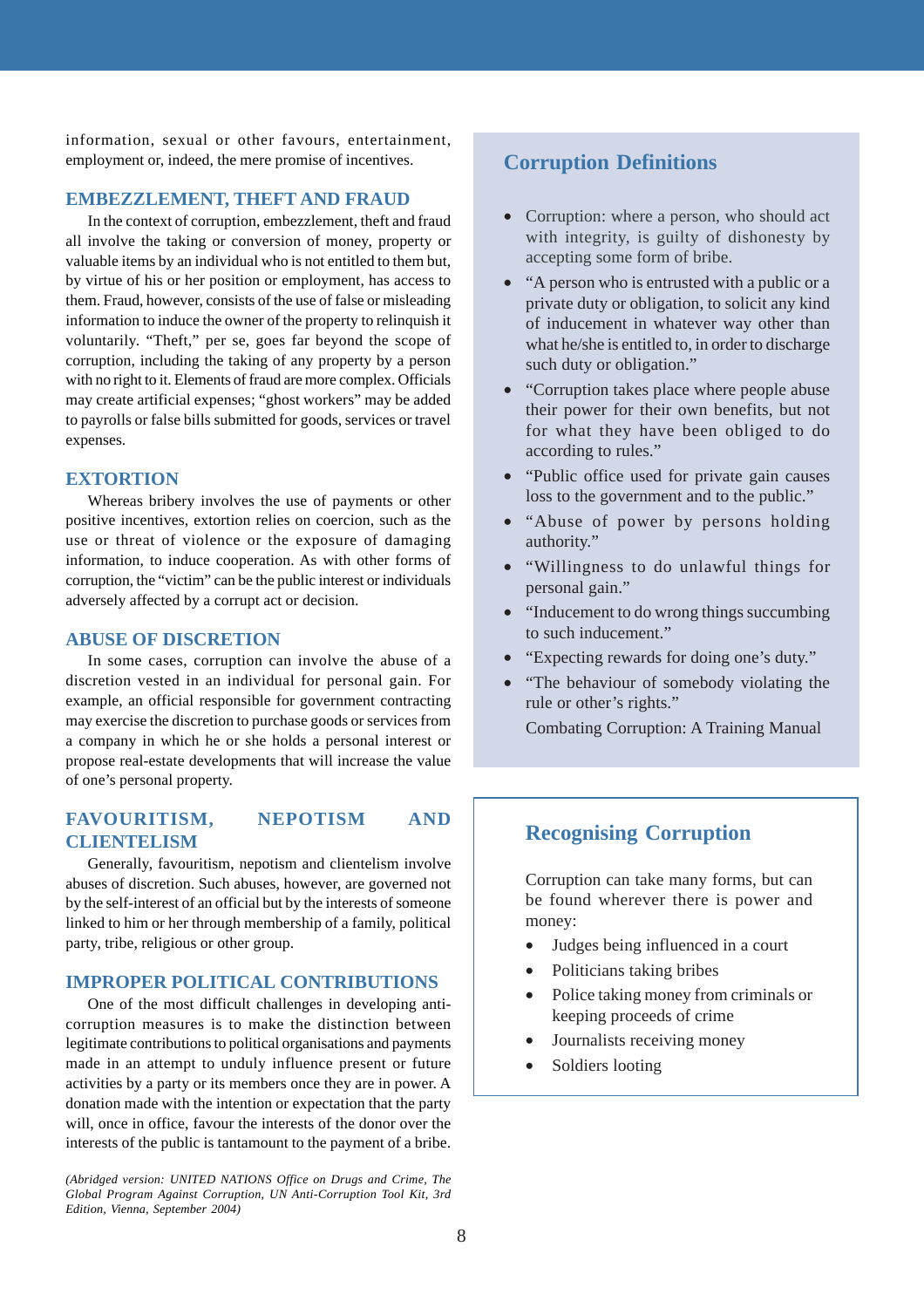### **Context : Corruption in Sri Lanka**

*Case Study: Ampara & Hambantota*

![](_page_8_Picture_2.jpeg)

 *it is the duty of the investigative journalism to transform politicians billboards into peoples gain*

Political patronage is often a source of corruption. After the tsunami, international organisations like the Sri Lanka-Hungary Friendship League donated aid money for the reconstruction effort. Yet more than two years later, many tsunami victims are still living in temporary shelters.

Two of the districts affected by the tsunami were Ampara and Hambantota. In the Ampara district, home to many muslims, only 50 per cent of required reconstruction is completed. But in Hambantota, home to the President of Sri Lanka, twice as many new houses as were built than were required.

Even though there are 2,846 excess houses in Hambantota, around 200 tsunami victims are still homeless. In both districts, many new houses are abandoned because people fear for their safety in the poorly constructed houses. Structural flaws are common despite quality control procedures set in place by the government.

Also, registered construction firms local to Ampara and Hambantota were overlooked for the reconstruction, in favour of large contractors from Colombo. In other industries, the District Secretariat reports there are 2,000 new fishing boats in Hambantota. Before the tsunami there were only 1,170 boats in the region, but despite the excess, more than 100 fishermen who lost their boats and their livelihoods still don't have new boats.

### **Discussion Points**

The potential for corruption and investigative reporting in Ampara and Hambantota is clear. Large sums of money have been donated to help people left vulnerable and homeless by the tsunami, yet many people are not receiving the aid intended for them.

If a journalist is to make allegations of corruption, a strong backing of documentary evidence is essential. The discrepancies between government records and the reality of what has been allocated is a good start.

• *What other documents could strengthen your story?*

Where did the money go? Many of the best investigative stories come from following the money trail.

- *What other sources would you investigate?* Allegations of corruption will make people angry…
- *What ethical and legal issues do you need to consider when investigating? How can you protect yourself and your media organisation?*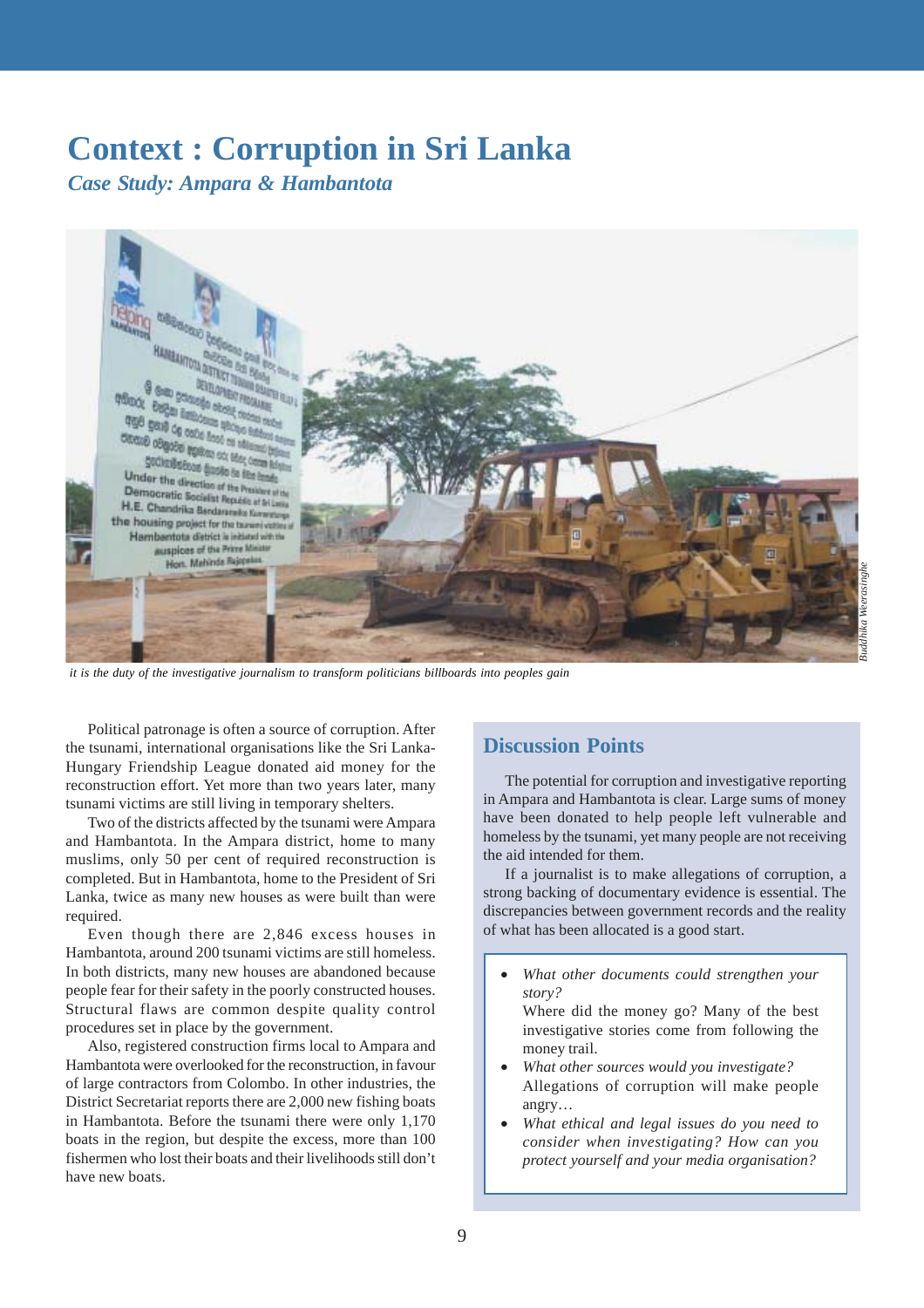### **Legal Framework**

### **Enforceable in Sri Lanka**

### **Anti-Corruption Laws in Sri Lanka Sri Lankan Laws, Rules and Regulations Related to Corruption**

### **Declaration of Assets and Liabilities Law**

By Parliament of the Democratic Socialist Republic of Sri Lanka, on Oct 10, 2006 A law to compel certain specified categories of persons to make periodic declarations of their assets and liabilities in and outside Sri Lanka; to provide for reference to be made to such declarations by appropriate authorities and for investigations to be conducted upon the receipt of any communication against a person to whom this law applies; to provide for penalties for non-declaration of assets and liabilities and for false declarations; and to provide for matters connected therewith or incidental thereto.

### **Electronic Transaction Act No. 19 of 2006**

By Parliament of the Democratic Socialist Republic of Sri Lanka, on Oct 09, 2006 An Act to recognise and facilitate the formation of contracts, the creation and exchange of data messages and other communications in electronic form, in Sri Lanka; and to provide for the appointment of a Certification Authority and accreditation of Certification Service Providers; and to provide for matters connected therewith or incidental thereto.

### **Bribery Act**

By Legislative Enactment, on Oct 04, 2006 (1st March 1954) An Act to provide for the prevention and punishment of bribery and to make consequential provisions relating to the operation of other written law.

### **Commission to Investigate Allegations of Bribery or Corruption: Act No. 19 of 1994**

By Parliament of the Democratic Socialist Republic of Sri Lanka, on Oct 04, 2006 An Act to provide for the establishment of a permanent commission to investigate allegations of bribery or corruption and to direct the institution of prosecutions for offences under the Bribery Act and the Declaration of Assets and Liabilities Law, No 1 of 1975 and for matters connected therewith or incidental thereto.Certified on 27th October 1994

### **Prevention of Money Laundering Act, No 5. of 2006**

By Parliament of the Democratic Socialist Republic of Sri Lanka, on Mar 06, 2006 An Act to prohibit money laundering in Sri Lanka; to provide the necessary measures to combat and prevent money laundering; and to provide for matters connected therewith or incidental thereto.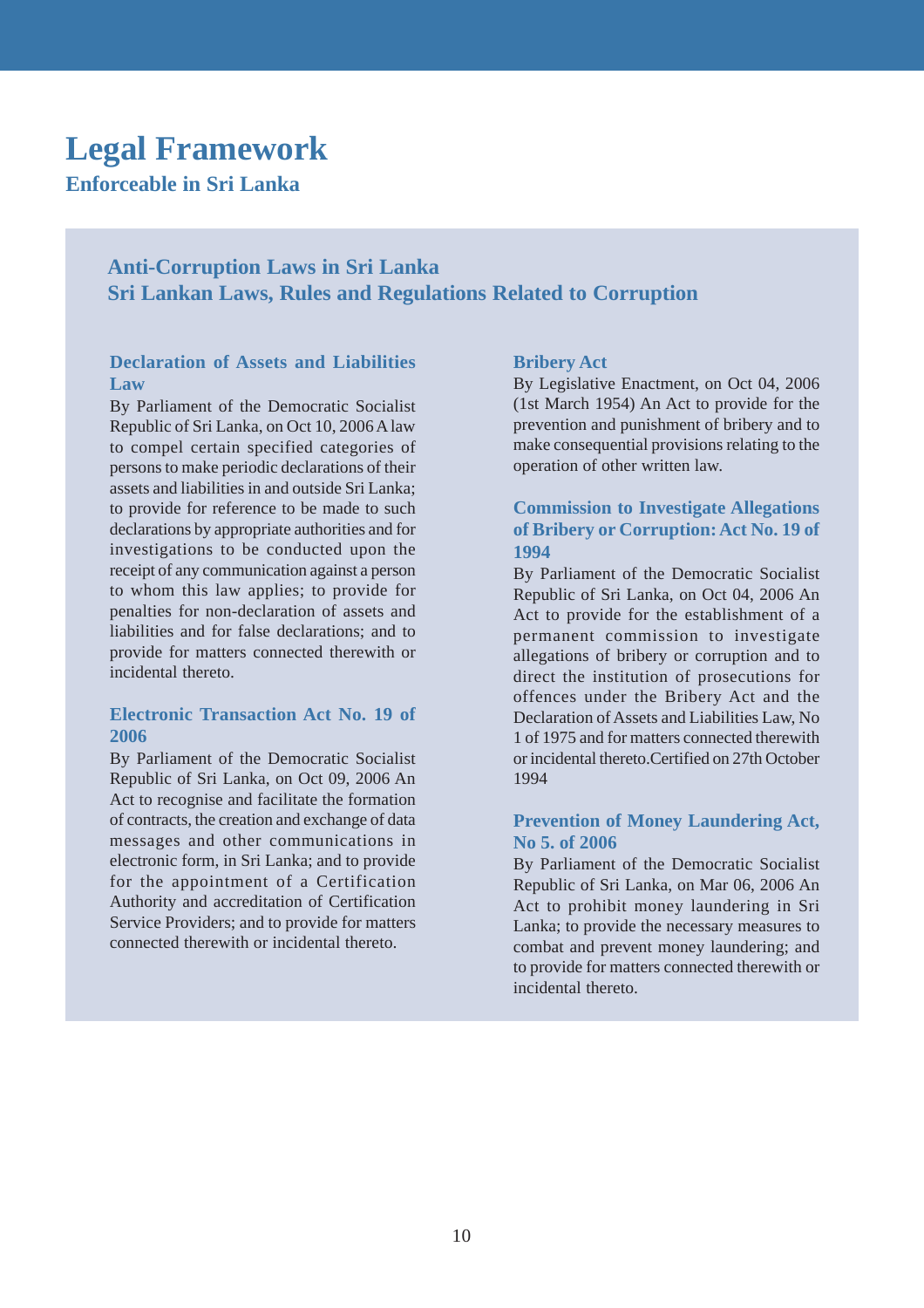### **The Media's Role**

### **Watchdog for the people**

![](_page_10_Picture_2.jpeg)

*today as media is under tremendous political and commercial pressure the good journalism rests on professional solidarity of journalists more than ever*

In the introduction we discussed the media's role within a society as the Fourth Estate: keeping the other three key institutions (the Executive, the Legislature and the Judiciary) in check. The media has been described as probably the most important of these estates, because:

*"It is through the mass media that a nation communes with itself and with other nations beyond. It is in that way that the authorities within a nation sense the problems and aspirations of the people they are established to serve. Conversely, it is through the same channel that the people sense the capacity and policies of those authorities."* Stapenhurst, p28

You could also think of the media as society's watchdog. It keeps an eye on the authorities, and when it sniffs out suspicious behaviour it makes a lot of noise to let the people know.

So clearly the media has a key role to play in a society infected by corruption. In this situation, the media has the power and indeed the responsibility to raise public awareness about corruption, its causes, consequences and possible remedies. Through investigative reporting techniques, the media can uncover and expose incidences of corruption.

Ultimately, the effectiveness of the media in fulfilling its watchdog role depends on its access to information, freedom of expression and building a cadre of professional and ethical investigative journalists.

#### **What is investigative reporting?**

*"There is no more important contribution that we can make to society than strong, public-spirited investigative journalism."* - Tony Burman, Editor-in-Chief of CBC News

Investigative journalism is a particular type of journalism. To some degree, journalists practise investigation techniques every day. You do it yourselves when you are writing stories; you have to think of who you will interview for a story and what questions you will ask. You have to determine if you have the whole story or if more sources are needed or if different questions are to be asked before you can be satisfied that you have the complete picture that will inform your readers/ audience.

Investigative journalism goes further. It requires journalists to dig deeper, ask more questions, seek out more sources and be prepared to spend time to get to the bottom of a story. These are usually specialist skills.

We will discuss the skills and tools of an investigative journalist from Chapter 6; for now let's look at what Corruption and Investigative Reporting (CIR) can achieve.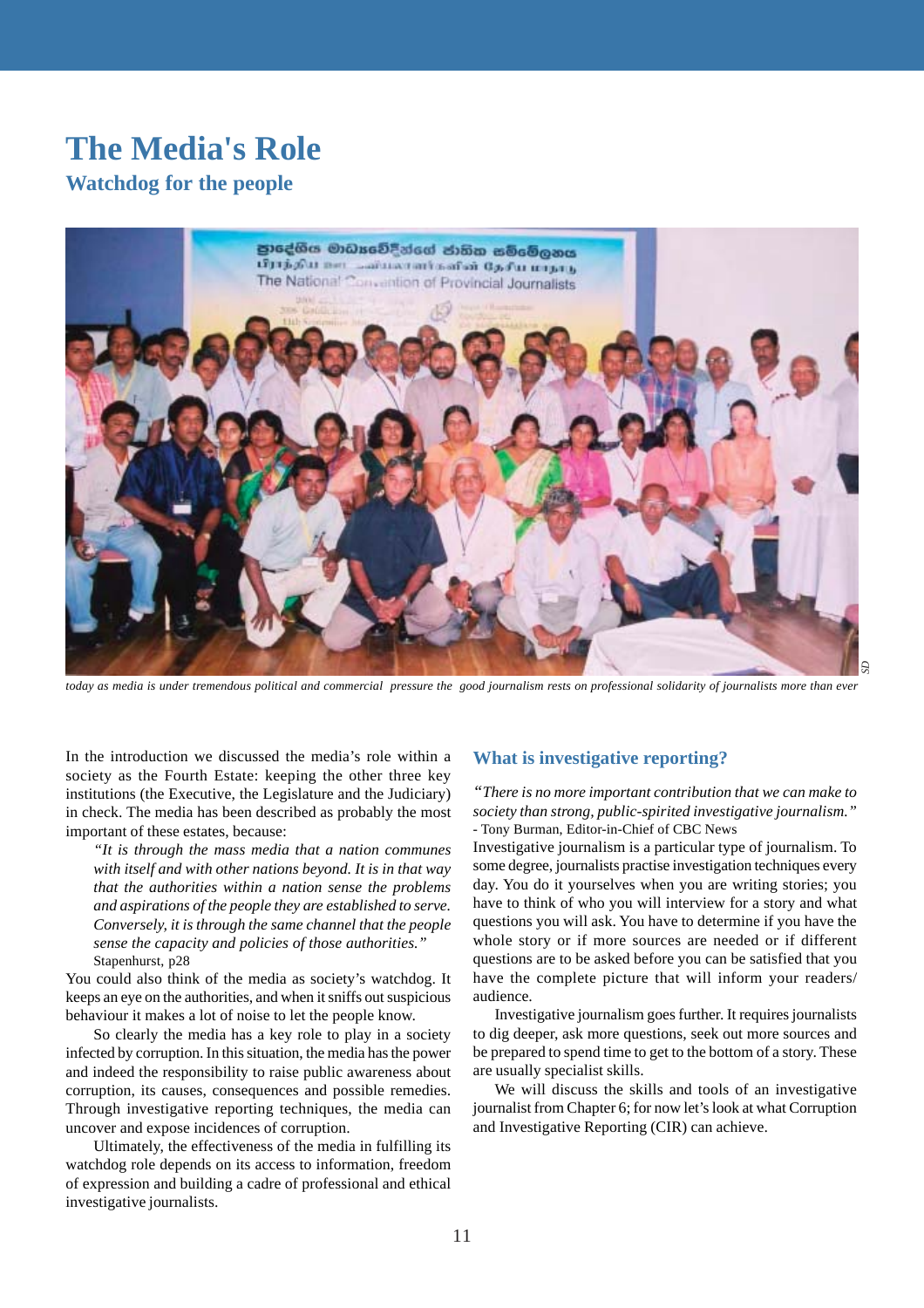*"There is no more important contribution that we can make to society than strong, public-spirited investigative journalism."* **- Tony Burman, Editor-in-Chief of CBC News**

### **Tangible and intangible results of CIR**

Investigative reporting is the media's most powerful tool for exposing and fighting corruption. Through CIR, the media can produce results for a society – both tangible and intangible.

**Tangible results** of CIR are those which are easily identifiable, visible outcomes that can be attributed to a specific story or series of investigations. Good investigative reporting can prompt changes to legislature, public inquiries, police investigations and shifts in public opinion. These results could take a number of forms, including:

- Investigating and exposing corrupt officials and office holders
- Prompting investigations by official bodies
- Enforcing the work and legitimacy of the state's anti-corruption bodies
- Strengthening anti-corruption bodies by exposing their flaws
- Helping shape public opinion hostile to sleaze in government
- Pressure for changes to laws and regulations that create a climate favourable to corruption
- Anticipation of adverse media publicity prompting a pre emptive response Stapenhurst, p10

This last point is very interesting: simply inquiring about apparent wrong-doing can prompt pre-emptive responses by authorities, even before a story is published. Such is the power of investigative reporting.

Then there are the **intangible effects**. They're not so visible or easy to attribute to a certain story. They are the checks on corruption that result from the broader social climate of a society with a healthy free press and access to information. Such a social climate is marked by political pluralism and lively public debate. Perhaps most importantly, a hard-hitting independent media can foster a sense of accountability among politicians, public bodies and institutions.

### **Potential for CIR** *Case study: Telwatte train tragedy*

On December 26, 2004, a train left Colombo Fort on its way to Galle, on the coastline, and was caught in the tsunami at Telwatte. Around 1,500 passengers who were in the train died.

Immediate media coverage focused on photographs of the tragedy and emotive stories. Sinhala weekly *Ravaya* pursued an investigative line, first interviewing railway officials and exposing contradictions in their stories. On January 9 *Ravaya* published an article by a retired railway guard, who described management inefficiencies which had led to earlier railway accidents.

*Ravaya*'s investigative reports showed that there was a reasonable chance in avoiding the tragedy. The truth is that the control room in Colombo did try to send a message asking the train to be stopped at Ambalangoda without allowing it to proceed any further. The assistant station master at Ambalangoda had not taken the message. News reports exposed that he was distracted by personal business interests at the time.

Although the railway guards carried mobile phones with them the control room did not have those numbers. On the other hand, the proposal to provide railway guards with official mobile phones was also shoved away. The decision to install automatic signals had also met with the same fate.

Investigating and exposing corruption and its causes can avert tragedies, and prevent them from happening again.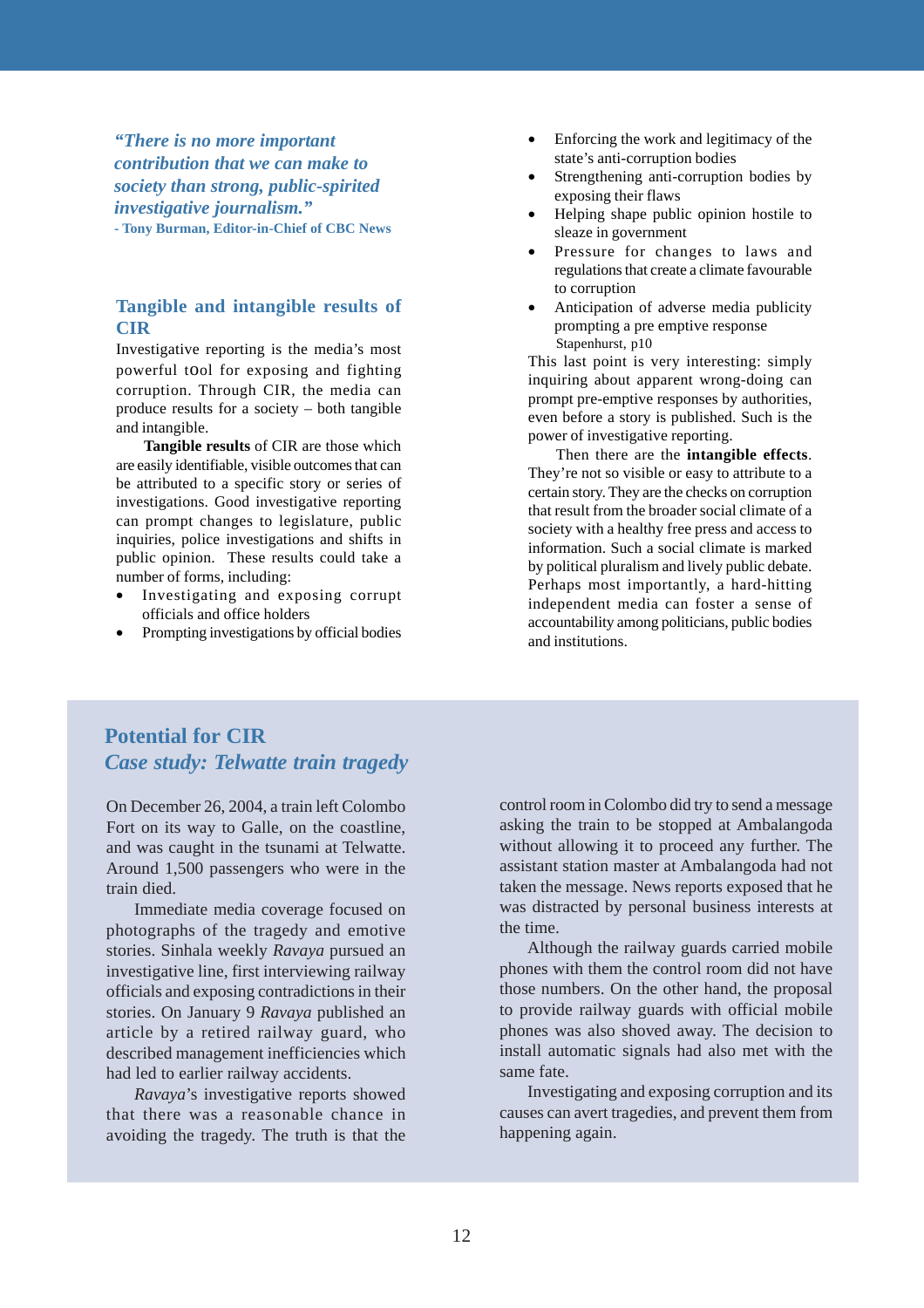### **The power of investigative journalisms**

*Case Study: Woodward & Bernstein*

There are a number of high profile stories that illustrate the best of investigative journalism and its power to create change.

**Watergate** is perhaps one of the most famous examples of investigative journalism. The work done by Carl Bernstein and Bob Woodward from *The Washington Post*, forced the then US President, Richard Nixon, to resign from office. But the work of these two journalists had begun several years earlier, with the fairly normal job of reporting on a break-in at the offices in the Watergate building in Washington.

The investigation revealed a long list of corruption and cover-ups: a White House "dirty tricks squad" who ran a campaign of political sabotage against a list of enemies, "plumbers" to plug information leaks and hush money pay-offs.

Nixon's resignation and the subsequent shift in government were not the only tangible results of this groundbreaking case. The Watergate scandal changed the way US political campaigns are financed. It also influenced in the 1986 Freedom of Information Act, and other laws requiring government officials to disclose their financial activities.

Perhaps one intangible result of Woodward and Bernstein's work was that it popularised a style of investigative journalism based on meticulous documentary evidence, confidential sources and sustained hard work over a long period of time. Watergate may have contributed to our suspicion of politicians, but raised the bar for holding them accountable.

### **Journalist training**

Long-term improvements in the quality of journalism, and thus in the ability of journalists to impact upon levels of corruption, can be achieved only through investment in programs that teach journalists the basic tools of their trade. News-gathering techniques should include

- Internet and documentary research, interviewing and fact-checking.
- journalist ethics, including relevant codes of conduct
- legal concepts, including relevant international, national and regional legal frameworks
- local/national government and judicial systems
- national libel, defamation and access to laws on Freedom of Information
- writing and/or broadcasting techniques
- news-room management, including sound financial and personnel management techniques
- investigative journalism techniques, including basic security principles

#### **Other famous cases**

In recent years there was the investigation of the abuses of prisoners by US soldiers at **Abu Ghraib** prison, in Iraq. The story was originally broken by US television network CBS, but then well-known investigative journalist Seymour Hersch kept digging away at the story. He uncovered more information, more photos of abused prisoners, and eventually he discovered that senior figures in the US military were involved in the scandal.

Hersch had already made a name for himself by reporting on a massacre of civilians at the town of **My Lai** in Vietnam during the war there in the 1970s. That story had exposed a massacre and a cover-up in the US military and helped change public opinion about how the war was being fought and whether the US should withdraw its troops from Vietnam.

These are famous examples of investigative journalism – where journalists worked long and hard to uncover the truth behind a story, and eventually revealed it after many dangers to themselves, months of research and investigation.

### **Discussion Points**

- Why should the media report on corruption issues?
- How much should the public be informed about corruption issues?
- What should journalists do when they hear of corruption stories – are they worth investigating?
- Is it dangerous for journalists to pursue stories about corruption?
- Is it practical can corruption ever be stopped?
- How can journalists properly investigate corruption?
- Are there any necessary or desirable preconditions for journalists to effectively investigate corruption issues?

### **Positive action**

As we already know, investigative journalism does not come to an end with exposing an issue. While highlighting the drawbacks people face due to corruption and fraud, investigative journalism can also include discussion of possible remedies and solutions.

When discussing remedies it is important to know of national as well as international experiences on the issue. The United Nations has produced a package of tools on Anti-Corruption and Fraud. These ideas are useful to guide your readers/viewers to positive action, and to add colour to articles written on the subject. Read more about the toolkit in the Appendix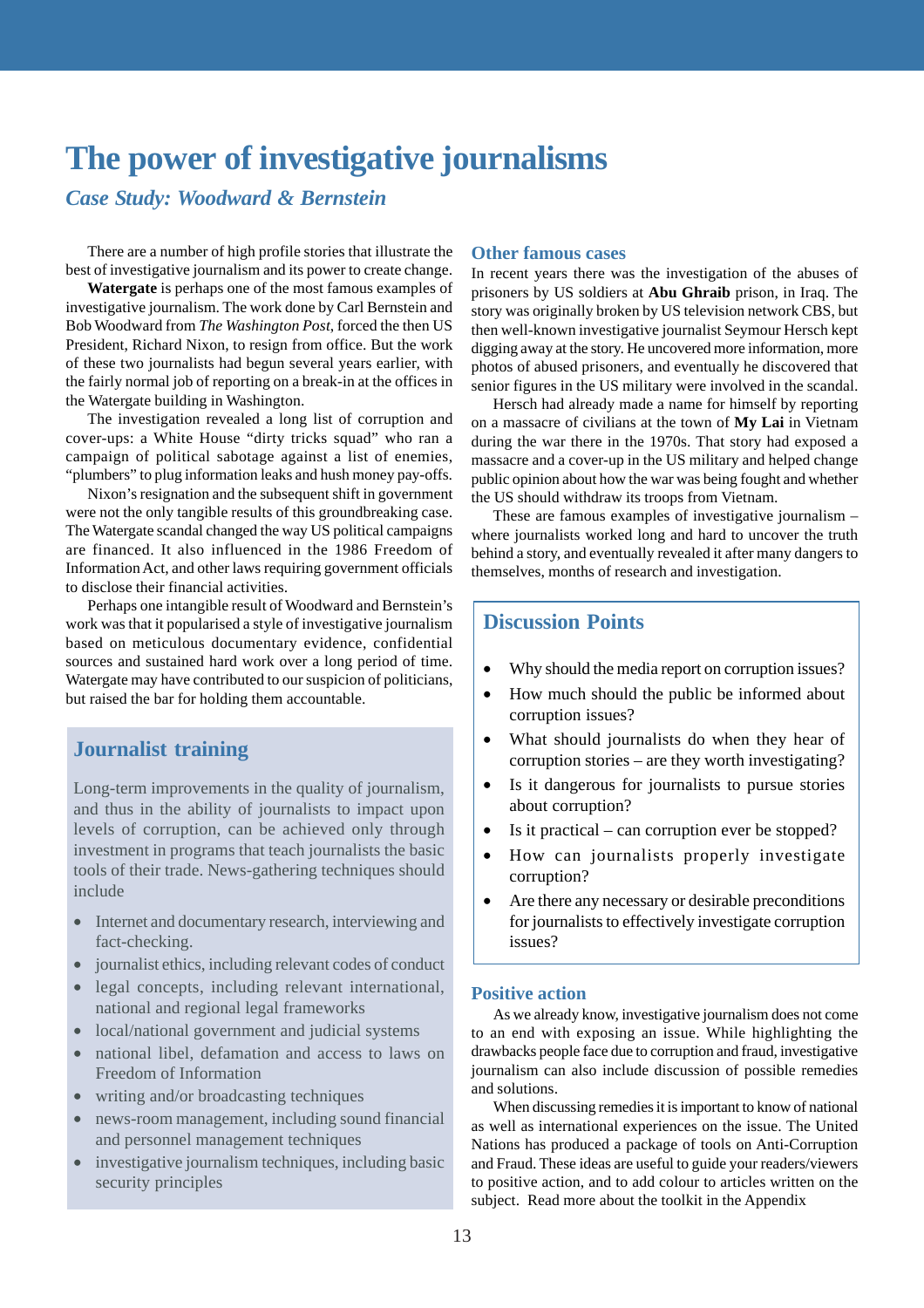### **How do we perform?**

![](_page_13_Picture_1.jpeg)

*water is the beginning of life. Making it a source of corruption and waste is a crime.*

## *Buddhika Weerasinghe* ldhika Weerasingh

#### **Research findings**

Our survey of 96 journalists and 10 editors reveals much about the state of corruption reporting in Sri Lanka. Findings suggest that while investigative reporting is currently not a strong practice in Sri Lankan newsrooms, the country's journalists are willing to improve their skills and do more CIR work.

#### **Experiences**

There is widespread scepticism of many official information sources, including police and government sources, which suggests journalists are aware of corruption. Yet the journalists surveyed reported that they had written few stories on corruption; 63 per cent had not produced a CIR story in the previous month.

Also troubling is that while journalists recognise official sources as flawed, many still rely on them for information. Those surveyed believe the police, government departments, the Commission for Investigation of Fraud & Corruption and nongovernmental organisations proved very limited information on corruption and fraud.

- 89 per cent were not sure of the credibility of their information sources.
- 29 per cent said the police are their first source for reporting corruption, followed by concerned citizens, confidential sources and government officials.

More than half of stories in the Sri Lankan media use only one source, and Sinhala and Tamil press have been found to be particularly selective in the sources they use. Any news report should at least use two sources of information. This allows for cross-checking of information and is a vital tool to be used in reporting corruption and fraud.

#### **Responsibility**

The research suggests Sri Lankan journalists need to learn more about investigative techniques, and media employers need to devote more resources to encouraging the practice. According to the survey, potential for investigative journalism is hampered by the political interests of press owners, fear of revenge, difficulty in collecting adequate information, and editors' political interests. Sri Lankan media seem to bear a sense of responsibility for exposing corruption, but many are cynical about the mechanisms in place to prosecute and punish the corrupt.

- 78 per cent believe that adequate steps are not taken by the local media for investigative reporting on corruption and fraud.
- 72 per cent say their newsroom does not include a specific journalist or beat devoted to CIR.
- 65 per cent observed that readers/viewers are interested in investigative reporting on corruption and fraud.
- 65 per cent also believe that Sri Lanka does not have enough legal provisions to eradicate corruption and fraud.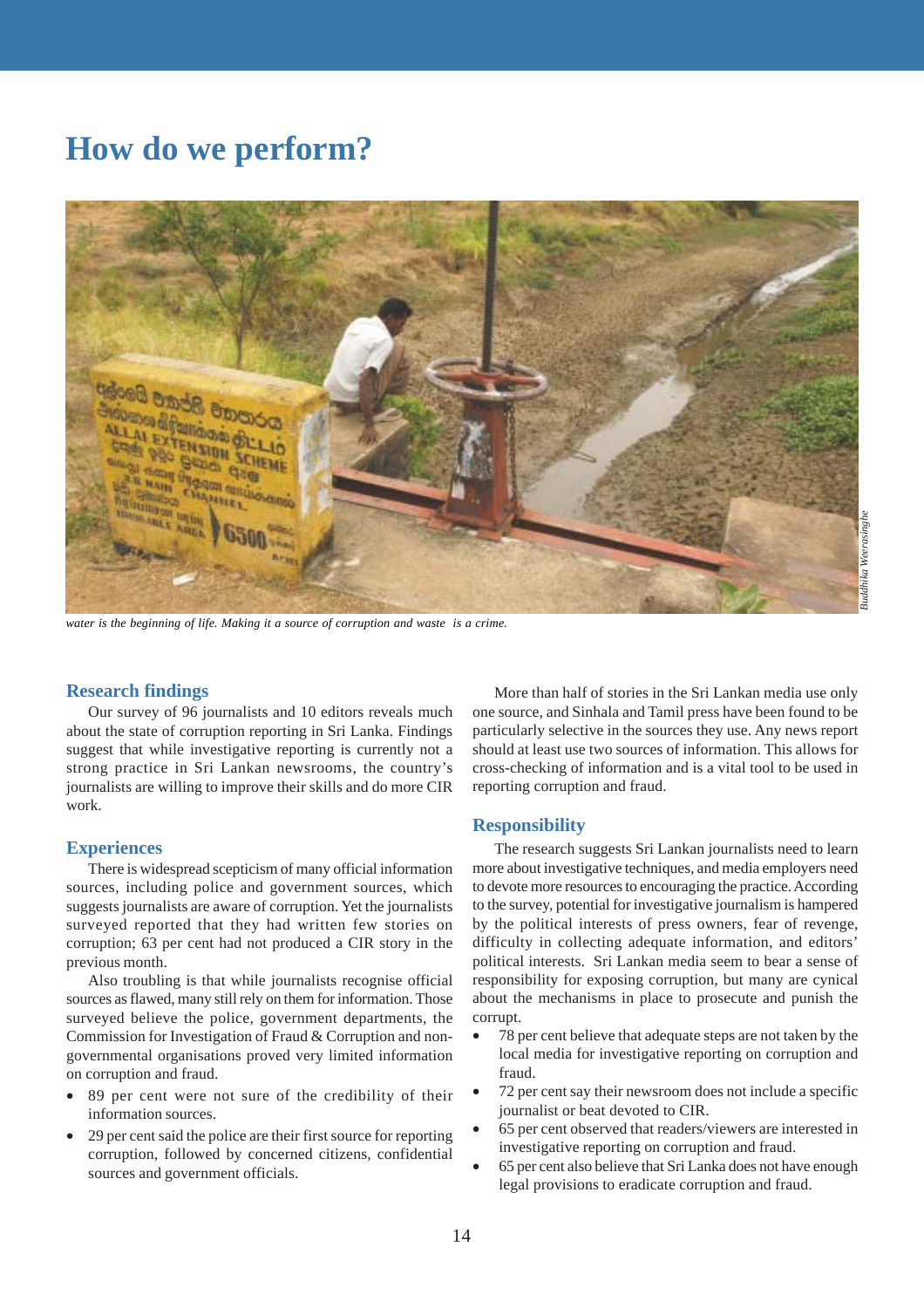### **Qualities & tools**

**For investigative journalists**

![](_page_14_Picture_2.jpeg)

*displacement is not natural but a result of corruption and terror. They expect us to bring forward solutions as well.*

Investigative reporting requires very specific skills and tools. While everyday reporting involves many of the basic skills of investigative journalism, it is the way these skills are applied which sets the investigative journalist apart.

Investigative journalism requires additional time, depth and techniques. Journalists need to spend more time researching a story, they must be properly resourced, they need to know where to look for the information they are seeking and they need to be strongly motivated to pursue a story.

Accuracy and ethical standards are essential to the credibility of investigative journalism. Every fact must be checked and journalists must be ready to back up their work with notes and documentary evidence.

*"Investigative journalism requires a lot of scrutiny of details, fact-finding and physical effort. An investigative journalist must have an analytical and incisive mind with strong self-motivation to carry on when all doors are closed, when facts are being covered up or falsified and so on."* - Lynne Thew, Pacific Union College

**Qualities**

So what sets investigative journalism, and journalists, apart from the rest of the media? It is not only the depth and thoroughness of the reporter's work; although investigative journalism requires digging deeper than the usual story. Often investigative reports are done over a long period of time, incorporating research and analysis.

Beyond the technical side of the investigative journalist's craft, however, is the spirit of investigative reporting. Investigative stories are invariably created in the public interest. *"Accuracy is the most important characteristic of any story, great or small, long or short. Accuracy is essential in any detail. Every name must be spelled correctly; every quote must be just what was said; every set of numbers must add up."* **- The Missouri Group in "News Reporting & Writing"**

*"A completely accurate story is not good journalism unless it is fair as well. The New York Times style book cautions, 'A number of facts, each accurate, can be juxtaposed and presented in a tendentious, unfair manner.'"* **- Doug Newsom & James A. Wollert in "Media Writing"** who don't wish the most important characteristic of the position of the report of the report of the sential in any detail. Every name must be *selected correctly; every quote must be just what* we select correctly; every q

Investigative stories expose scandal and corruption for the good of those without power. Because of the controversial nature of many investigative reports, and the fact that such stories' protagonists would often rather the stories not be told, a certain level of bravery is required from investigative journalists.

A tenacious attitude, high levels of self-motivation and persistence, and an incisive mind are also often hallmarks of a great investigative journalist. So too is discipline.

An investigative journalist must ensure their reporting is of the very highest quality. There are ethical concerns here as well. An investigative journalist could come under strict scrutiny by those who do not trust his or her news reporting, and by those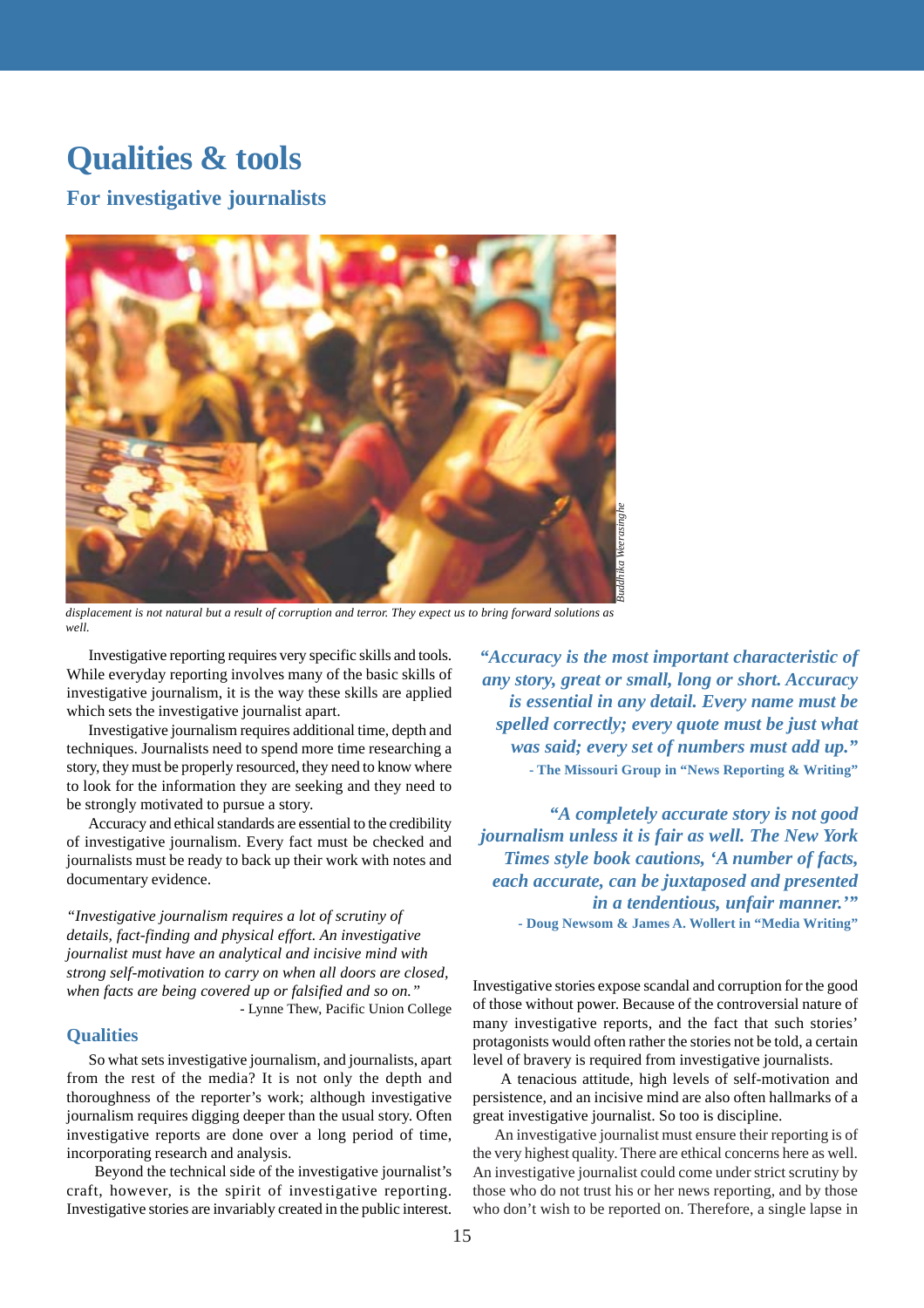ethics could expose the journalist to criticism and undermine their work.

Ethical concerns for journalists are discussed in detail in chapter 9.

#### **Tools and technology**

There are many tools an investigative journalist can use to improve his or her work. The most powerful information and documentation is generally difficult to access or hidden away. But human sources are not always dependable. Especially in cases of corruption and fraud, we have to base our proof on documentary evidence to strengthen our reports.

When exposing information from state documents, laws pertaining to access of information if any, should be utilised. Tools for investigative journalists include:

- laws relevant to access of information
- news reports
- reporting as proxy
- laws on corruption and fraud
- careful use of the Internet
- telephones
- human resources
- library
- reading, listening and observations
- computer-assisted reporting
- any other relevant tools and technological additions

#### **Supporting CIR**

Our passion alone is not enough to sustain investigative journalism. Regardless of society's need and the reporters' commitment, investigative reporting requires assistance and resources from the media organisation.

The media organisation must also have the courage to carry investigative reports. Journalists could be at the receiving end of threats and attacks, while the authenticity of the report and the motives of the media institute could be challenged.

Therefore, media organisations need to understand investigative journalism and provide the necessary inputs for such reporting.

There are many challenges that have to be overcome. The media organisation needs good legal advice and support to extract the necessary documents for a report, to assess the legality of a report and to protect journalists and the media organisation itself. Very often in Sri Lanka, defamation law is used to suppress or harass media organisations.

*"Investigative journalism often involves a journalist going to extraordinary lengths to obtain hard-to-get information. Often, investigative reports expose the intents or actions of one person, government or corporations through undercover work or thorough research."*

- BBC Guidelines

Media organisations should also provide resources for investigative journalists. Such provisions include telephones, computers and internet facilities, and extra journalists for large assignments.

Investigative journalism consumes lot of time. Investigative journalism is not daily or routine reporting. Access to some information may take days, weeks or sometimes even months. With cost- cutting in media institutes, investigative reporting is being hampered internationally. Reducing both numbers involved in investigative journalism and support for them, and then giving priority to daily news reports over well-documented, investigative exposures have resulted in investigative journalism losing its importance. And with investigative journalism losing its hold on the media, corruption and fraud cases may go unexposed, in the future.

*"It is the highest form of journalism, pure journalism, real journalism, the reason journalists exist. At their best, investigative journalists serve the public interest by revealing secrets, exposing lies (and liars), uncovering uncomfortable facts, evading censorship and, sometimes, risking their lives to act as eyewitnesses to events."*

- Roy Gleenslade, journalist, The Guardian

### **Questions to ask**

- How will you approach the story?
- What investigative tools will you use to investigate the story further?
- What resources will you ask your media organisation for?
- Who will you talk to as background?
- Who will you interview? Why?
- What headline will you use?
- What will the lead be?
- What ethical issues are involved in covering this kind of story?
- How long will the story take to investigate?

#### **Improvement**

The majority of journalists surveyed accepted that to improve investigative journalism, a number of actions are needed. These include guaranteeing confidentiality of sources, allocating space in the press exclusively for CIR, and strengthening independent media.

Education and training are also integral to improving CIR – including making handbooks and guides for best practice available. The importance of editorial independence and legal access to information were also brought up by those surveyed.

• 74 per cent have had no investigative journalism training. Others had been to seminars on corruption and fraud conducted by the police.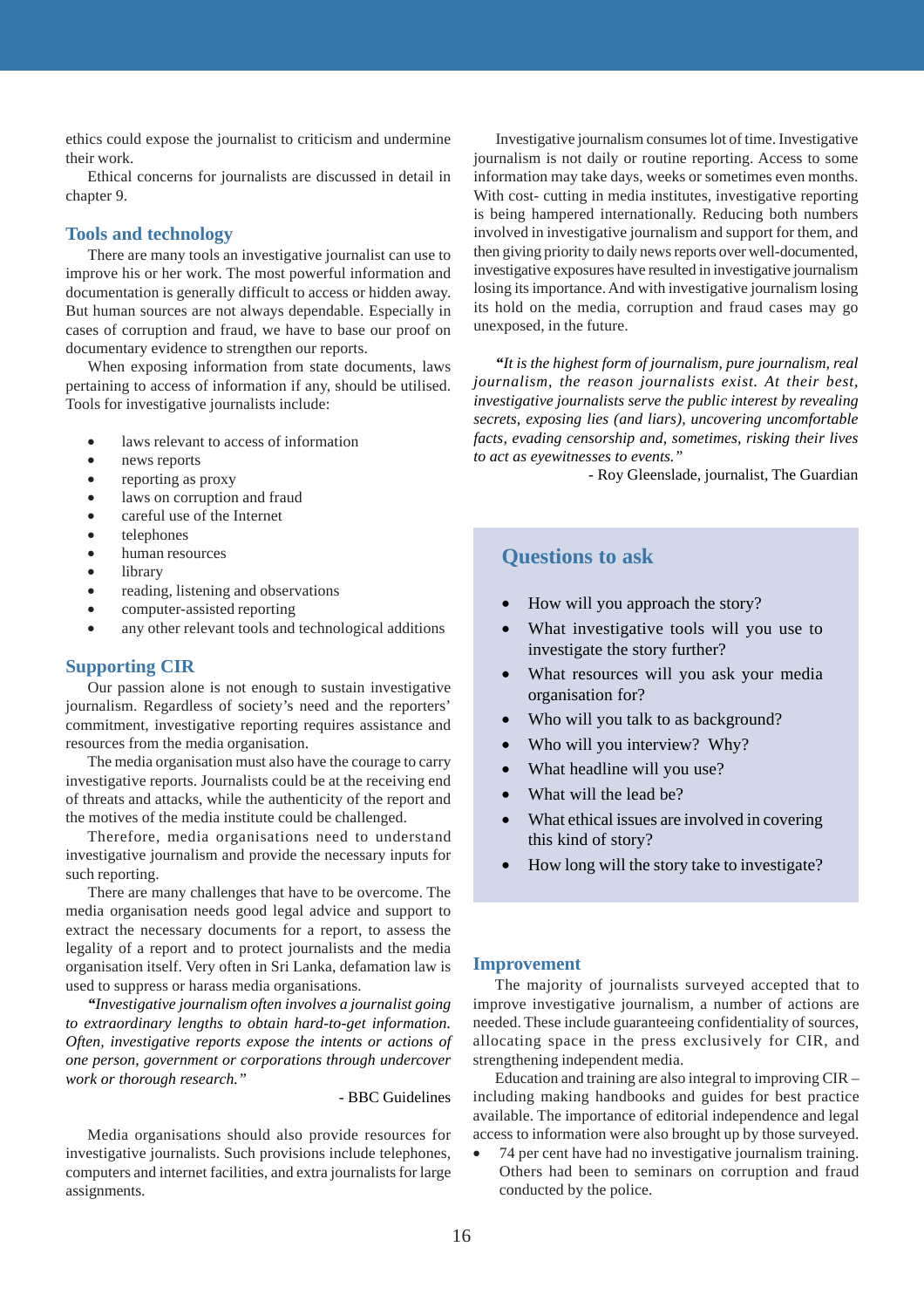### **Tips & Guides For Investigative Reporting**

Essentially, investigative reporting means digging beneath the surface and telling your audience what is really going on by emphasising the "how" and the "why" and not simply the "who," "what," "when," and "where." These tips can help you do just that.

**1. Learn to dig up story ideas**. They are all around you. The following strategies will help:

**Ask a basic question**: How well is a program, policy or department actually working?

**Tips and sources**: You may get tips via e-mail and telephone, but also keep track of the concerns of family, friends, bosses and co-workers.

**Readings**: Read, read, read. You might spot something that can be expanded upon or explained more in-depth.

**Observation**: Read bulletin boards or ads. Stroll through an unfamiliar neighbourhood. Talk to people you meet there.

**Personal experiences**: Are there parts of your life, or those of close family or friends, that might interest and educate others?

**2. Develop a healthy scepticism**. Do not get caught off guard just because someone seems sympathetic or a report looks official. Every person has an agenda. It is your job to separate fact from fiction and really investigate the truth of every bit of information you get.

**Use the Internet carefully**. Check every fact and figure you extract from the Web, as well as the source of the information.

**Work with research librarians**. They are trained to track down information from federal agencies, commercial computer databases and government databases.

**Learn basic computer-assisted reporting skills**. These skills bolster traditional reporting methods with surveys, polls and statistical analysis.

**Cultivate human sources**. Records, documents, references and other background information are important, but so are the people involved in the story you are trying to tell.

**Know the law**. Check the laws in your area related to journalism. There may be laws that protect journalists, such

as shield laws, or laws that help you get information, such as open meeting laws, campaign disclosure regulations, public licensing regulations and freedom of information acts.

**Use key websites**. They can provide good links and sources on a variety of topics - and answer many questions about the availability of public records and laws. Here are a few you should know about:

**3. A Journalist's Guide to the Internet - reporter.umd.edu.** Investigative Reporters and Editors - www.ire.org/

resourcecenter/. Check out "Tip sheets."

FACSNET - www.facsnet.org. Check out sections on "Reporting Tools" and "Sources."

Online Journalism Review - www.ojr.org. Check out "Resources."

Poynter Institute - www.poynter.org. Check out "Resource Center."

The Reporters' Committee for Freedom of the Press www.rcfp.org. Check out "Publications."

Reporter.org - www.reporter.org. Includes links to several journalistic organisations, reporting resources and publications.

Student Press Law Center - www.splc.org. Check out "Resource Center." Offers legal information.

**4. Be ethical.** News rooms have their own ethical guidelines. To read those developed by the Society of Professional Journalists in the United States go to www.spj.org/ethics.asp. Or see the Australian Media Alliance's code of journalism ethics at http://www.alliance.org.au/code-of-ethics.html.

**5. Tell a good story**. The goal of a good investigative story is to inform, educate and keep the interest of the reader, viewer or listener. In other words, you need to tell a compelling story. You are not writing an academic article or research paper. You must make people care about the topic you are covering, and the best way to do this is to weave in stories, anecdotes and quotes from people affected by this topic.

*Developed by Laura Castañeda, Assistant Professor, University of Southern California, Annenberg School for Communication (Los Angeles).*

*Essentially, investigative reporting means digging beneath the surface and telling your audience what is really going on by emphasising the "how" and the "why" and not simply the "who," "what," "when," and "where." These tips can help you do just that." "*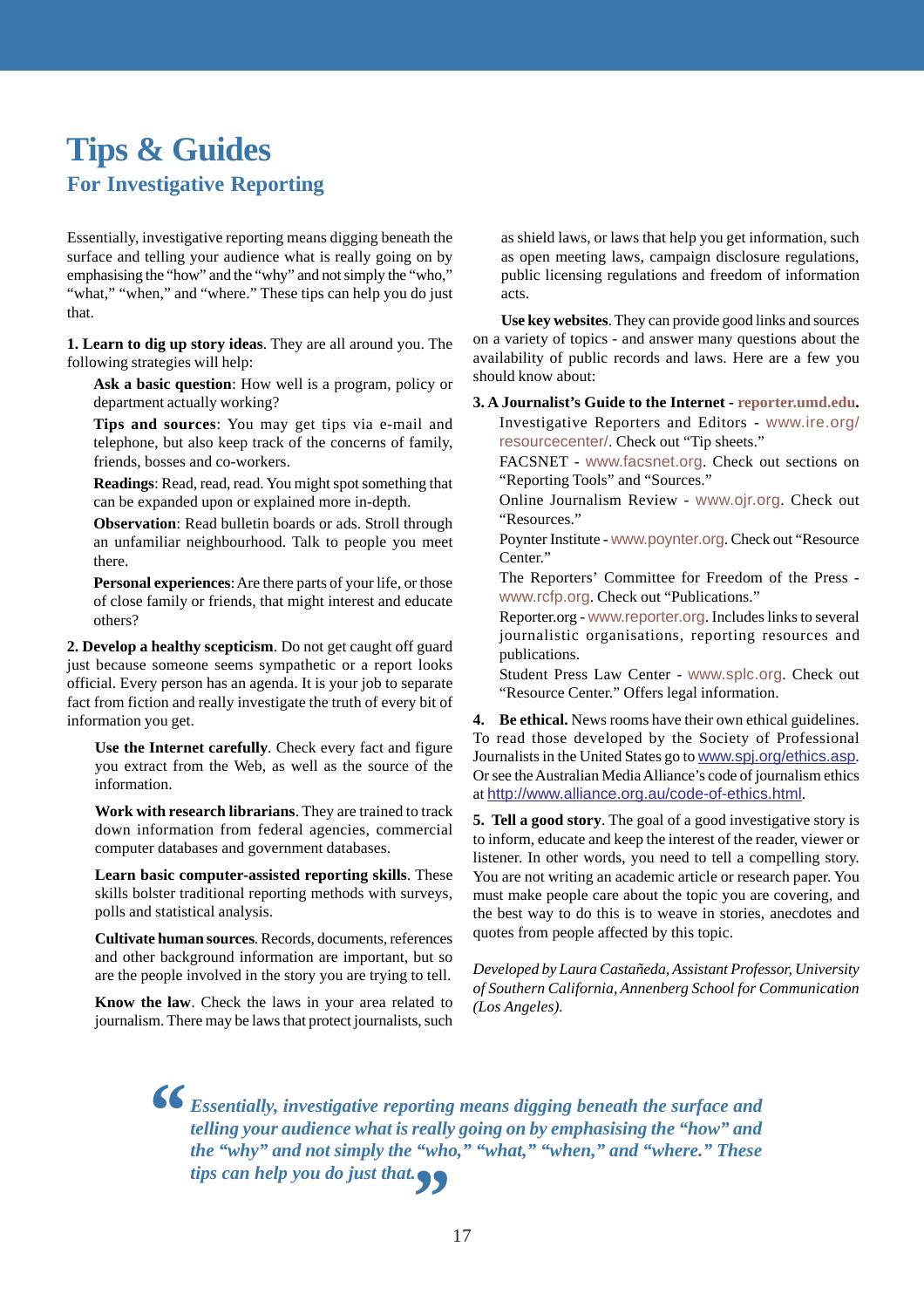### **Seven Basic Rules**

![](_page_17_Picture_1.jpeg)

*as fishing needs going to the deep sea good journalism always go deep into a story*

### **"The Seven Basic Rules for Investigative Reporting" by Clark Mollenhoff**

- Avoid political partisanship. You will cut off 50 percent of **1.** your effectiveness if you investigate only one political party or even have a special leaning toward investigations of one party.
- In seeking facts and answers, make a conscientious and **2.** determined effort to be equally aggressive whether the public officials involved are people you admire or distrust. You will do your friend a favour by asking him tough, direct questions because you will be demonstrating that he will be held accountable.
- Know your subject, whether it is a problem of a city, a **3.** county, a state or a federal government or whether it involves big labour or big business. If you are in a highly technical area or are dealing with a complicated factsituation, you may make unintentional mistakes simply because you did not understand what you heard.
- Don't exaggerate or distort the facts of the law. Efforts to **4.** sensationalise will discredit your investigation in the long run.
- Deal straight across the board with your sources and **5.** investigation subjects alike. Don't use tricks or pretence to get people off guard. Don't use a false name or identity or impersonate a law enforcement officer. If you deal straight with the subjects of your investigation, it is quite likely that they will be your best sources of inside information at some time in the future.
- Do not violate the law unless you are willing to take the **6.** consequences. Any time you violate the law to obtain information you develop a vulnerability that can destroy your credibility as well as the story you are pursuing.
- Use direct evidence when writing a story that reflects **7.**adversely upon anyone and give that person an opportunity for a full response to the questions raised. Direct testimony is often unreliable, even when the witness has no personal interest, and the chances for error increase with geometric progression as your source is removed one, two or three steps from the event.

*From The Committee of Concerned Journalists*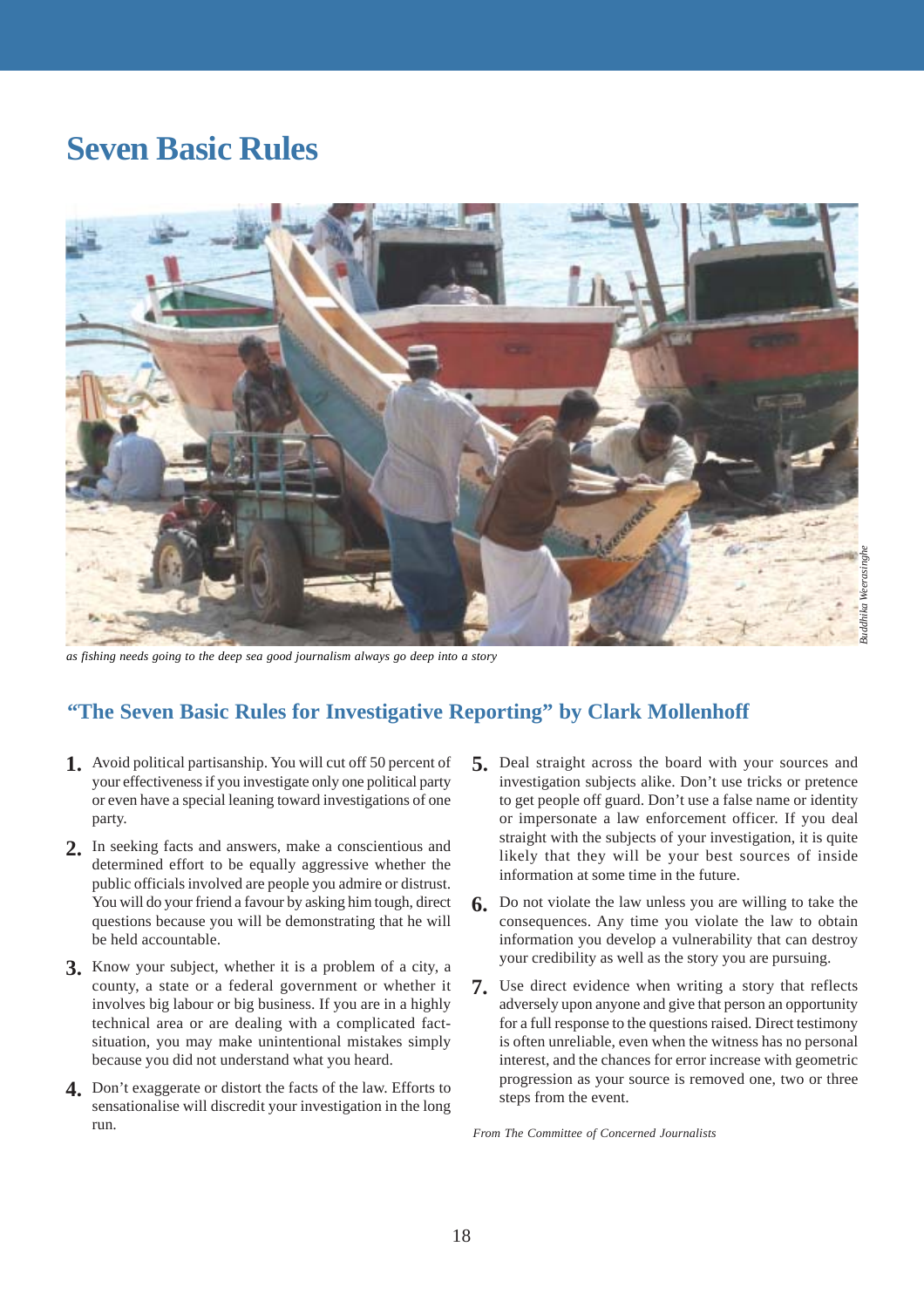### **Investigative approach**

### **by Uvindu Kurukulasuriya**

![](_page_18_Picture_2.jpeg)

*because it should not direct your story m it is important to carefully plan your interviews,*

As a reporter, you must have an understanding of facts you can substantiate; questions you must ask; and factors you have not considered as yet.

How can the authenticity of a "tip-off" be verified? Who would provide you with the right information?

It has to be decided with *whom you speak first.* This is an important decision, because the order in which you conduct interviews can affect the direction of the story.

If the first stop is the officials, the perspective you get will be related to the issues of laws and regulations. As this group is usually experienced in dealing with the media, they know how to limit information and the media's ability to proceed with a story.

What about the other groups you will interview? What are they going to say? Have you made assumptions? How will these affect the formulation of your questions? These are questions that you'll have to consider.

Is the information gathered specific? Is it too generalised? Can the authenticity of the items of information be verified? If

so, how can they be verified? Do those being interviewed seem to be reliable? Why?

Many more questions must be asked. You should decide whether it is impossible to verify the authenticity of the information. If so, is it so important that the news item cannot be discarded?

Finally, you must decide whether the story is newsworthy. Consider all the facts as a whole and ask the following questions: Will this generate other newsworthy issues? What are the ways open for investigative action?

You can continue this and further investigate them through contacts and interviews with Grama Seva Officers, Local Government bodies, top officers of the Police, the Coast Conservation Department, Mines and Geological Survey Bureau, Provincial Council, Human Rights organisations, civil society organisations, professionals in the legal field, and policy and decision makers. Similarly, you can use legal documents, circulars and official directives and parliamentary bills for this purpose.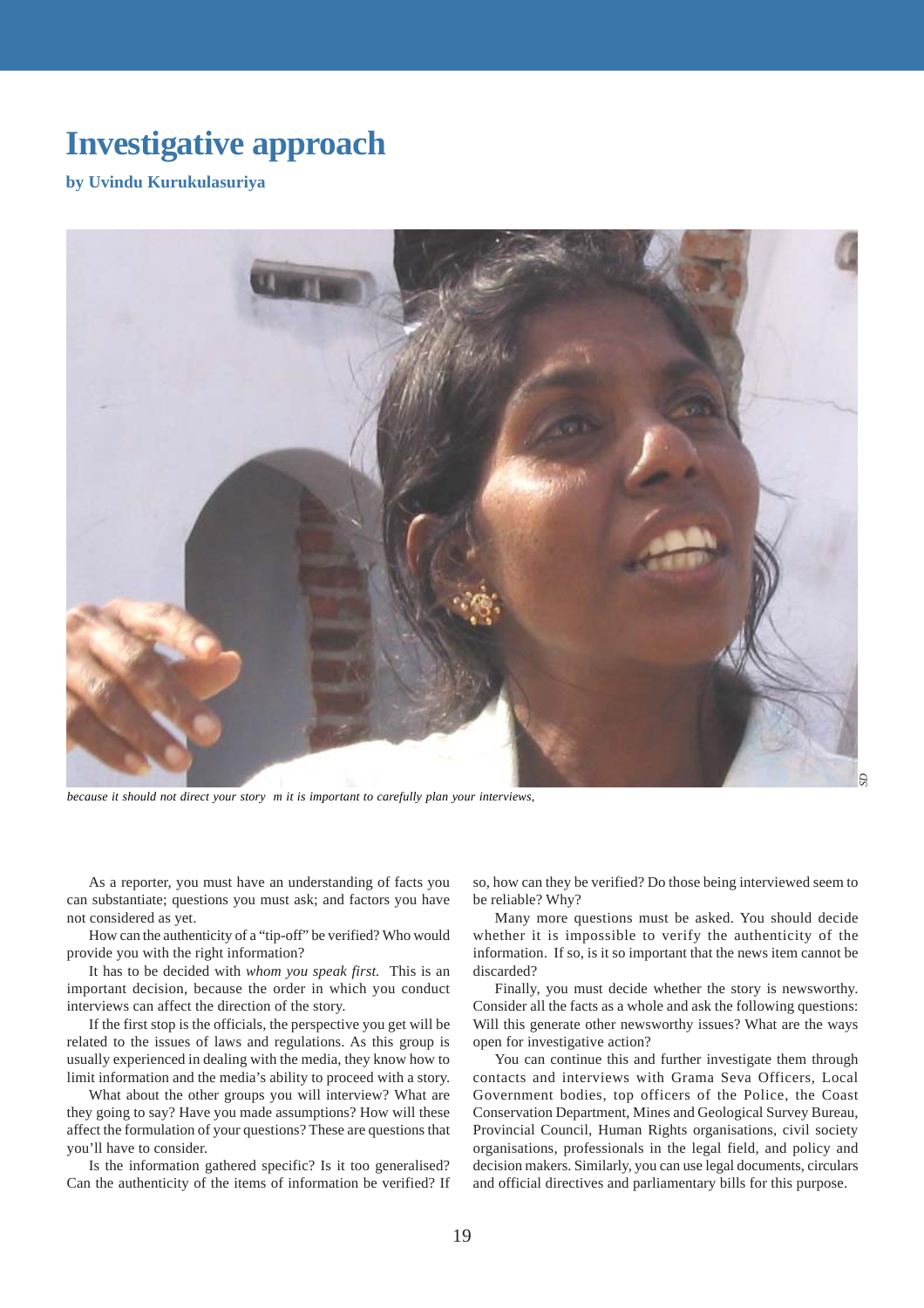### **Ethical Framework**

### **What if journalists are part of the problem?**

![](_page_19_Picture_2.jpeg)

*Media freedom go in hand in hand with social responsibility for rights we use belongs to the people.*

Investigative journalism should not ignore the fact that, in a corrupt society, journalists could also be among the corrupt. Unless this is realised and steps are taken to mitigate such possibilities, the media is a poor watchdog indeed.

Corruption infects the media just as it does society. It not only erodes the credibility of the media but undermines the right of society to expect the media to highlight their problems and means to solve them. A corrupt media cannot be the voice of the voiceless.

Journalists at the training workshop came up with a number of ways for journalists to avoid corruption, including:

- organising campaigns against corruption and fraud with journalists
- taking a pledge that journalists would not accept gratifications or gifts
- working towards a decent, comfortable salary for journalists
- compensating provincial reporters adequately for their services
- establishing a standard procedure and norms in recruiting provincial reporters and in monitoring
- educating politicians, the police, the security forces, the business community etc on the importance of independent and free media
- including clauses on corruption and fraud to the media code of ethics
- conducting disciplinary action against corrupt journalists
- forming organisations and associations that strengthen solidarity among journalists
- exposing individuals who offer gratifications to journalists

### **What can we do to combat corruption?**

- Put anti-corruption clauses in ethical code
- Run anti-corruption campaigns with journalists
- Target politicians, police, the military, business on the importance of a clean media – and get them to sign an anticorruption media charter
- Secure decent pay for journalists
- Get journalists to sign a declaration that they won't accept bribes or graft
- Promote ethical journalism
- Have strong and independent complaints and enforcement mechanisms for journalists
- Build the union and journalists solidarity
- Identify or "out" those in public life who offer bribes to journalists

#### **The Code of Ethics**

The survey revealed only half of Sri Lanka's journalists are aware of the journalists' Code of Ethics. Worse still, only 11 per cent have a copy of the code. Less than half of the journalists surveyed had received any training in ethics.

#### **What society should expect from the Press**

- 1. Truthfulness
- 2. Proof that the journalists' first loyality is to citizens
- 3. That journalists maintain independence form those they cover
- 4. That journalists will monitor power and give voice to the voiceless
- 5. A forum for public criticism and problem -solving
- 6. News that is proportional and relevant

#### *Citizens Bill of journalism Rights*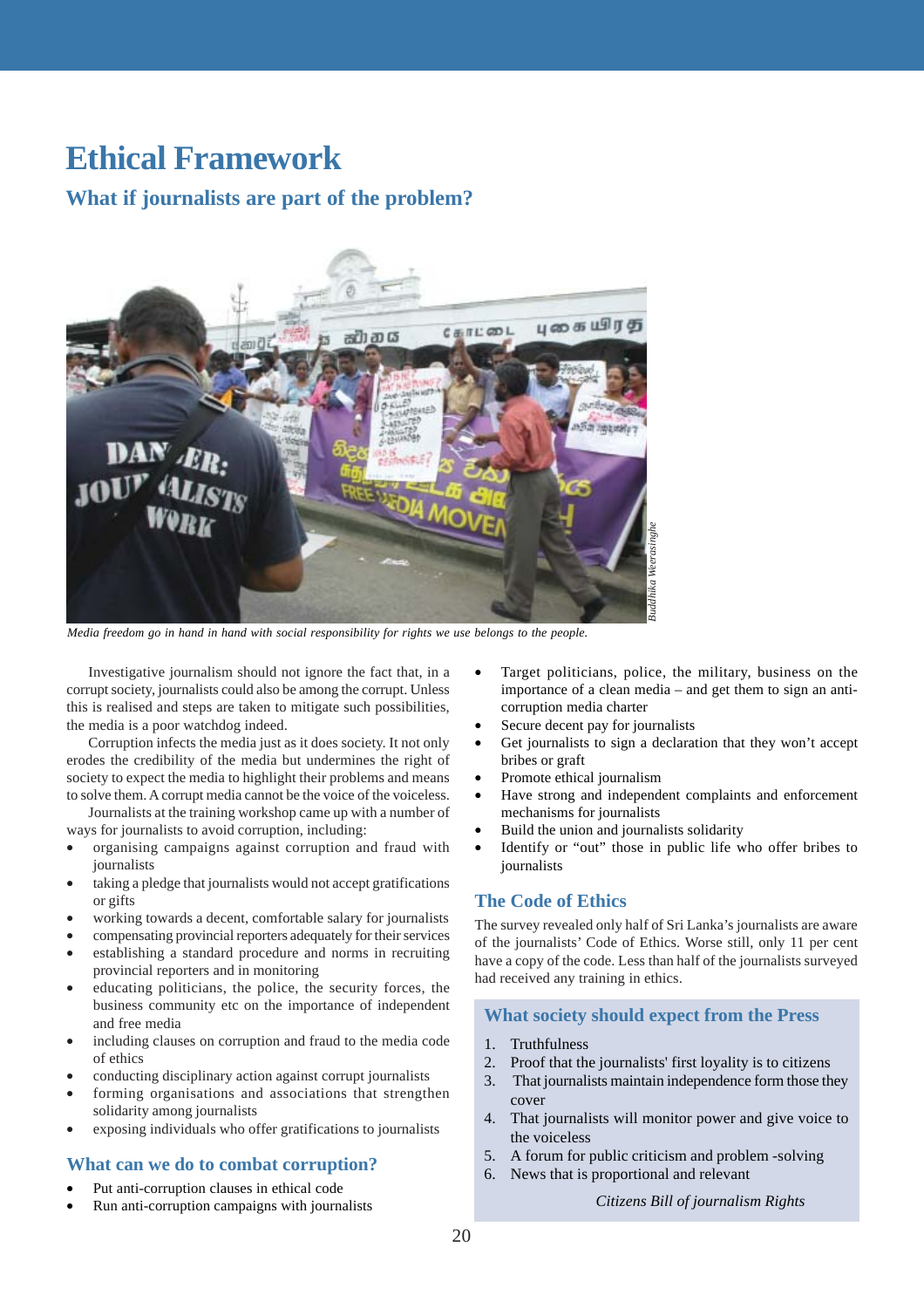### **Lurks and perks**

### **Case study: journalists and bribes**

### **Sample letter declining a gift**

#### *Dear xxxxxx*

*Your recent gift came as a pleasant surprise. I appreciate your thinking of me. But the gift puts me in an awkward position. The New York Times bars its reporters and editors from accepting anything of value from the people or groups they cover. The paper does not want to risk the perception that it will cover a subject more thoroughly or skew its coverage of controversial subjects because interested parties have expressed appreciation for its efforts.*

*So I must return your gift with thanks. I hope you understand our position, and I thank you for your thoughtfulness. Sincerely,xxx*

A journalist who exposed a pharmaceutical deal was invited by an owner of a private hospital for an informal evening. The businessman apparently stood to gain from the expose. As the journalist was about to leave, he was given an information file with an envelope of money. When the journalist asked about it he was told that it was a present for Sinhala Hindu New Year. The journalist returned the money after the New Year. (Narrated by Poddala Jayantha)

A businessman dropped an envelope of money into the pocket of a journalist after a political discussion, saying he shouldn't wear the same shirt for every TV program. The journalist did not have the courage to refuse it immediately, but donated the money to the Welfare Association of the newspaper after explaining the situation. Thereafter, a message explaining the situation was sent to the businessman through a close friend. (Narrated by Sunanda Deshapriya)

A politician regularly invited journalists from the mainstream media for parties, with food and beverages on the house. His intention was to develop a group of loyal journalists. The parties came to an end when a journalist offended the politician with insinuations he was a "rogue". The journalists soon found another politician to sponsor their evenings. The journalists seemed oblivious that this practice not only degraded journalists but also corrupted them. (Narrated by Athula Vithange)

### **Refusing bribes: how and why**

The previous cases, real-life scenarios reported by journalists during the training program, illustrate the dangerous and seductive culture of bribery which can ensnare journalists. It is an accepted fact that as journalists, there are opportunities available to enjoy personal gains.

Journalists must work together to end this culture of bribes and favours, which compromise the integrity of journalists' reputations and objectivity. This unwanted practice can only be wholly rejected through the individual strength of journalists in refusing to accept presents, kickbacks or other personal gains. Media organisations should work against such untoward practices.

There are journalists who maintain that such ethical behaviour is not possible. They should be politely asked to publicly declare the gifts they receive as journalists, or encouraged to think how their professional reputations would fare if those kickbacks become public knowledge.

If we are to call for transparency and accountability from our public figures, journalists and editors must hold themselves to the same stringent ethical standards.

- the status of a journalist should not be used for personal gains
- impartiality, independence and integrity should not be compromised for any payment or gratification
- conflict of interests, if any, should not be kept a secret
- avoid being treated by sources of information

Sample letters like the one above, used by *The New York Times*, may be helpful in politely refusing a gift.

### **Discussion points**

- Are the penalties involved with corruption enough to deter people from becoming involved?
- Should punishments be harsher than they are?
- If all people are paid decent fair wages, will they be less likely to become involved in corruption?
- Do our organisations have codes of practice and behaviour to prevent employees and managers from becoming involved in corruption?
- Do we also have proper financial systems that will enable us to easily trace instances of corruption?
- What about protecting people who report corruption – do they have enough protection so that they do not feel threatened when they report of investigate corruption?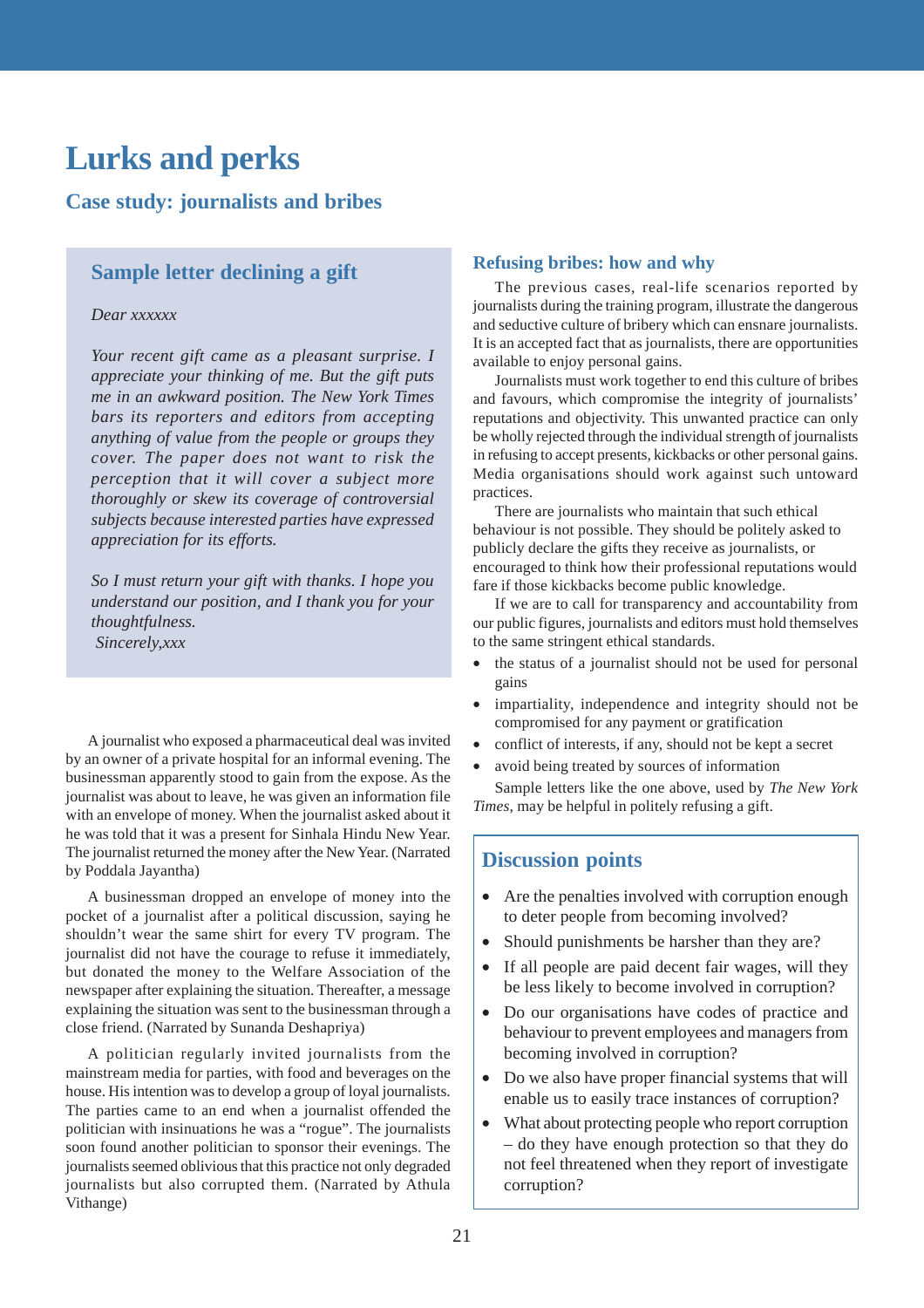### **Conclusions Steps forward for CIR**

![](_page_21_Picture_1.jpeg)

*Natural disasters bring forward exceptional tragedies. Journalist who investigate not only the disaster bit also the remedies make a better world,*

### **Journalists**

- establish a network of investigative journalists
- disseminate new knowledge, information and positive stories on investigative journalism
- improve skills and new knowledge through workshops with practical work
- exchange information between media institutes to expose major stories on corruption
- organise regular discussions between news editors and features editors on how best investigative journalism (on corruption and fraud) can be developed
- publish follow-up news stories so investigative journalists do not get isolated
- ensure an ethical media practice that refuses gifts and gratuities

### **Editors**

- establish a centre that could provide resources, knowledge and skills development necessary for investigative journalism
- assist the network of investigative journalists and support its development
- maintain a website as an alternative source of information and for publishing of investigative articles
- formulate principles, guidelines and ethics for investigative journalists
- conduct practical training workshops of about 5 days' duration in all parts of the country (should include sessions on Auditor General's Department and the Bribery and Fraud Investigation Bureau)
- give field exposure to provincial reporters
- prepare an investigative report on tsunami rehabilitation and reconstruction covering all aspects of the recovery process
- introduce incentives and appreciative systems for good investigative journalism
- intervene on behalf of investigative journalists when necessary, especially regarding their security
- Continue working on lobbying for enactment of laws to safeguard the right for information

### **Media owners**

- assign experienced journalists for investigative journalism
- respect editorial independence
- formulate institutional procedures that assist investigative journalism
- allocate resources and incentives for investigative journalism
- adopt a better recruiting procedure and a system that rejects gratifications and gifts
- provide reasonable salaries to journalists for them to afford a decent and a comfortable life
- pay special attention to provincial journalism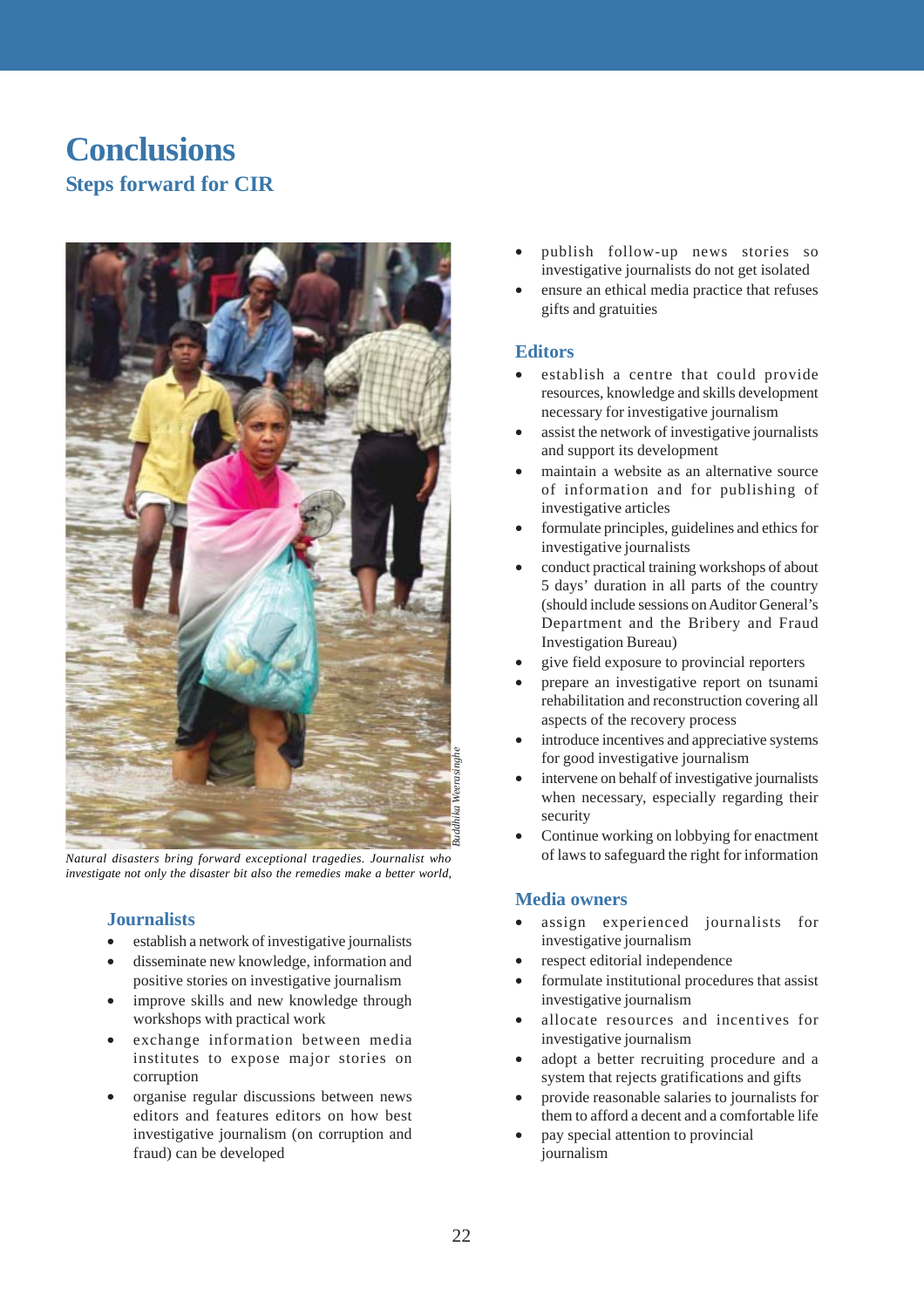### **Resources**

### **For further investigations**

- **Canadian Association of Journalists**
	- www.caj.ca

The Canadian Association of Journalists is the national voice of Canadian journalists. It promotes excellence in journalism and upholds the public's right to know.

• **Center for Investigative Reporting** www.muckraker.org

Based in San Francisco, it is a reporting organisation dedicated to independent, in-depth coverage of social issues.

### • **Center for Public Integrity**

www.publicintegrity.org and www.icij.org Based in Washington, D.C., it specialises in "public service journalism," working with news organisations worldwide. Its program, the International Consortium of Investigative Journalists, is a network of over 80 reporters in 40 countries.

- **Investigative Reporters and Editors** www.ire.org With 5,000 members from 27 countries, IRE is the world's largest association of investigative journalists.
- **Media and Good Governance: Exposing Corruption in Africa** http://www.ifj.org/default.asp?index=666&Language=EN
- The effects of media on corruption: http://smye2002.univ-paris1.fr/program/paper/f7\_ant.pdf
- **The media's role: Covering or covering up corruption** http://unpan1.un.org/intradoc/groups/public/documents/APCITY/UNPAN008437.pdf
- **Transparency International** (TI). The global coalition against corruption http://www.transparency.org/
- **Anti-Corruption Tool Kit** http://www.unodc.org/unodc/corruption\_toolkit.html
- **World Bank: Governance and Anticorruption** http://web.worldbank.org/WBSITE/EXTERNAL/TOPICS/EXTGOVANTICORR/ 0,,contentMDK:21109587~pagePK:210058~piPK:210062~theSitePK:3035864,00.html
- **UN: Transparency and Anti-corruption** http://www.unglobalcompact.org/AboutTheGC/TheTenPrinciples/anti-corruption.html
- **USAID democracy and governance** http://www.usaid.gov/our\_work/democracy\_and\_governance/technical\_areas/anti-corruption/
- **Anti-Corruption Resource Centre:** http://www.u4.no/
- **A Global Union against Corruption:** http://www.againstcorruption.org/